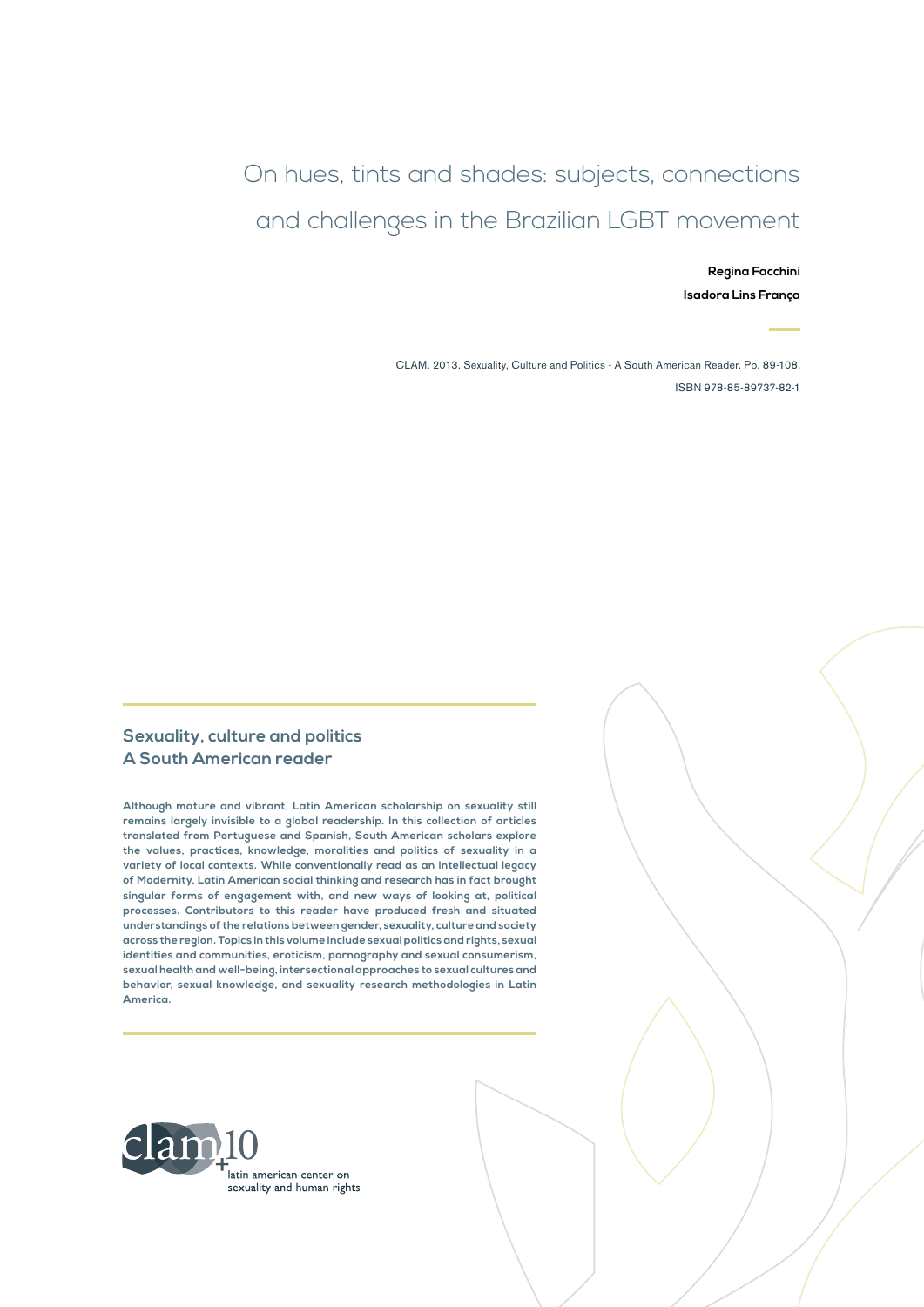# On hues, tints and shades: subjects, connections and challenges in the Brazilian LGBT movement\*

**Regina Facchini\*\* Isadora Lins França\*\*\***

In 2008, an unprecedented GLBT National Conference took in Brasilia, Brazil's Federal capital. The theme of the conference was "Human rights and public policy: the path towards guaranteeing the citizenship of gays, lesbians, bisexuals, transvestites and transsexuals". It was preceded by regional and state level meetings. At these state level conferences, which took place between March and May 2008, approximately 10 thousand participants were brought together, leading to the formulation of 510 motions which were evaluated and finalized at the National Conference. On the evening of the  $5<sup>th</sup>$  of June, the President of the Republic of Brazil (Luiz Inácio Lula da Silva), federal ministers and representatives of the movement spoke at the opening ceremony of the National Conference, causing a stir in the media and within the movement itself. Brazil was the first country in the world to promote such an initiative, reflecting the development of the relationship between the State and the LGBT social movements. The event was made even more symbolic by the fact that it coincided with the Brazilian LGBT movement's 30th anniversary celebrations.

At the end of the 1970s, what was then called the "homosexual movement" emerged in Brazil. In recent years, this movement became one of the most visible social movements in the country. In 2008, the street events celebrating LGBT Pride (lesbians, gays, bisexuals, transvestites and transsexuals) took place throughout the whole country. The biggest the tenth annual São Paulo gay pride parade, saw three million people taking to the streets, becoming the largest event of its kind in the world. There are presently nine national networks of organizations and/or activists in Brazil.<sup>1</sup> The largest of these, the Brazilian Association of Gays, Lesbians and Transgenders (ABGLT), had 203 affiliated LGBT groups and 58 allied organizations throughout the country's five regions in 2008.<sup>2</sup>

<sup>\*</sup> Translated from Portuguese by Thaddeus Blanchette. Originally published as: FACCHINI, R & I. L. FRANÇA. 2009. "De cores e matizes: sujeitos, conexões e desafios no Movimento LGBT brasileiro". In: *Sexualidad, salud y sociedad - Revista latinoamericana*. n. 3, p. 55-81.

<sup>\*\*</sup> PhD, researcher at Pagu – Center for Gender Studies, and lecturer in the PhD program in Social Sciences at Unicamp. \*\*\* PhD, Researcher at Pagu - Center for Gender Studies.

<sup>1</sup> The nine national networks presently active in Brazil are the Brazilian Association of Gays, Lesbians and Transgenders (ABGLT), founded in 1995; the National Alliance of Transgenders (ANTRA), currently known as the Alliance of Travestis, Transsexuals and Transgenders, founded in 2000; the Brazilian Lesbian League (LBL), founded in 2003; the Brazilian Lesbian Alliance (ABL), founded in 2004; the National Collective of Transsexuals (CNT) and the Afro-LGBT Network, both founded in 2005; the National Collective of Black Autonomous Feminist Lesbians (Candance), founded in 2007; E-Youth, which has been an ally since 2001; and the Brazilian Gay Association (ABRAGAY) founded in 2005.

<sup>&</sup>lt;sup>2</sup> Data collected from ABGLT's website. <**www.abglt.org.br>** Accessed on the 18th October 2008.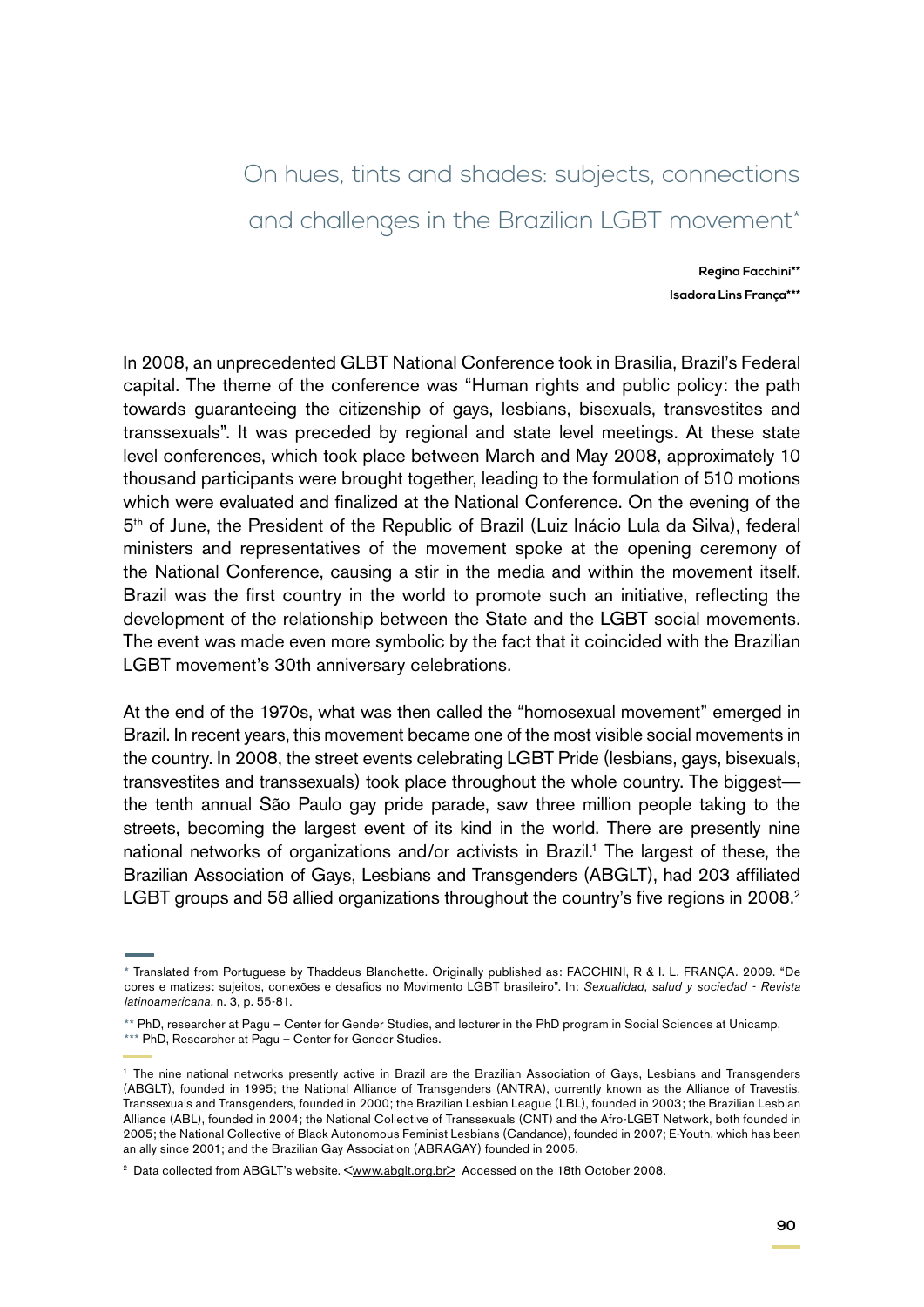The demands of the movement have become so visible that they have inspired legislation at all levels of the Brazilian state system, as well as the creation of national and state Parliamentary Groups. The movement's strategies have become diversified in order to  $incorporate$  demands for rights through the legislative and judiciary systems, $3$  social control of the development and implementation of public policy, the production of academic knowledge,<sup>4</sup> churches for homosexuals, sections within political parties and even the development of alternative and/or playful politics (such as parades and the organization of soirées, festivals and art shows as well as the re-appropriation of preexisting events such as "Miss Gay" or "Miss Trans" competitions).

The movement's organizations diversified during this period, including groups such as LBGT Jews, gay solicitors and students in favor of sexual diversity. Some groups began to specialize not only in protection or the mobilization of specific "sections" of the LGBT public, but also thematically. Today, there are groups that focus specifically on the organization of events that promote visibility, while others work on legal protection, on academic interventions, or advocacy. Finally, of course, there are those groups that prioritize HIV/AIDS prevention. Moreover, although there are groups that see themselves as "mixed", acting in a multifaceted way, there are also specific organizations that focus on LGBT families, homosexual parents, LGBT youth or black LGBTs.

This article will contextualize and analyze some of the predicaments this movement faces at present, contributing to a reflection about its potential, its limitations and other issues relevant to this and to other social movements. This investment also combines issues dealt with by the authors in recent research (Facchini: 2005, 2006, 2008; França: 2006a, 2006b, 2007a, 2007b). A perspective that emphasizes the connection between social movements and other social actors has been a common thread in this research, facilitating a collective discussion that we seek to sketch out in this article. Although a brief history of the movement is referenced here and the movement's current challenges inform the analysis, this article will focus most specifically on the period stretching from the mid-1990s to the mid-2000s.

### **From homosexual to LGBT: a brief history**

*Somos* was the first Brazilian group that purported to politicize homosexuality as an issue. Founded in 1978, the group's creation took place within a context characterized by counter-culture, the military dictatorship, intense left wing activism, and the

<sup>3</sup> For a map of the situation of sexual rights relating to sexual orientation and gender identity in Brazil, see Vianna & Lacerda (2004).

<sup>4</sup> It is possible to identify a rapid incorporation of topics related to homosexuality in the agenda of Brazilian research centers and universities. Silvia Ramos (2005) reports that a search in the Plataforma Lattes (a CV database of researchers run by CNPq – the National Council for Scientific and Technological Development) using the words "homoeroticism", "homosexuality", "gay", "lesbian" and "queer" retrieved 3520 projects, linked to 1420 researchers. A similar search carried out in June 2001 retrieved 490 projects linked to 212 researchers.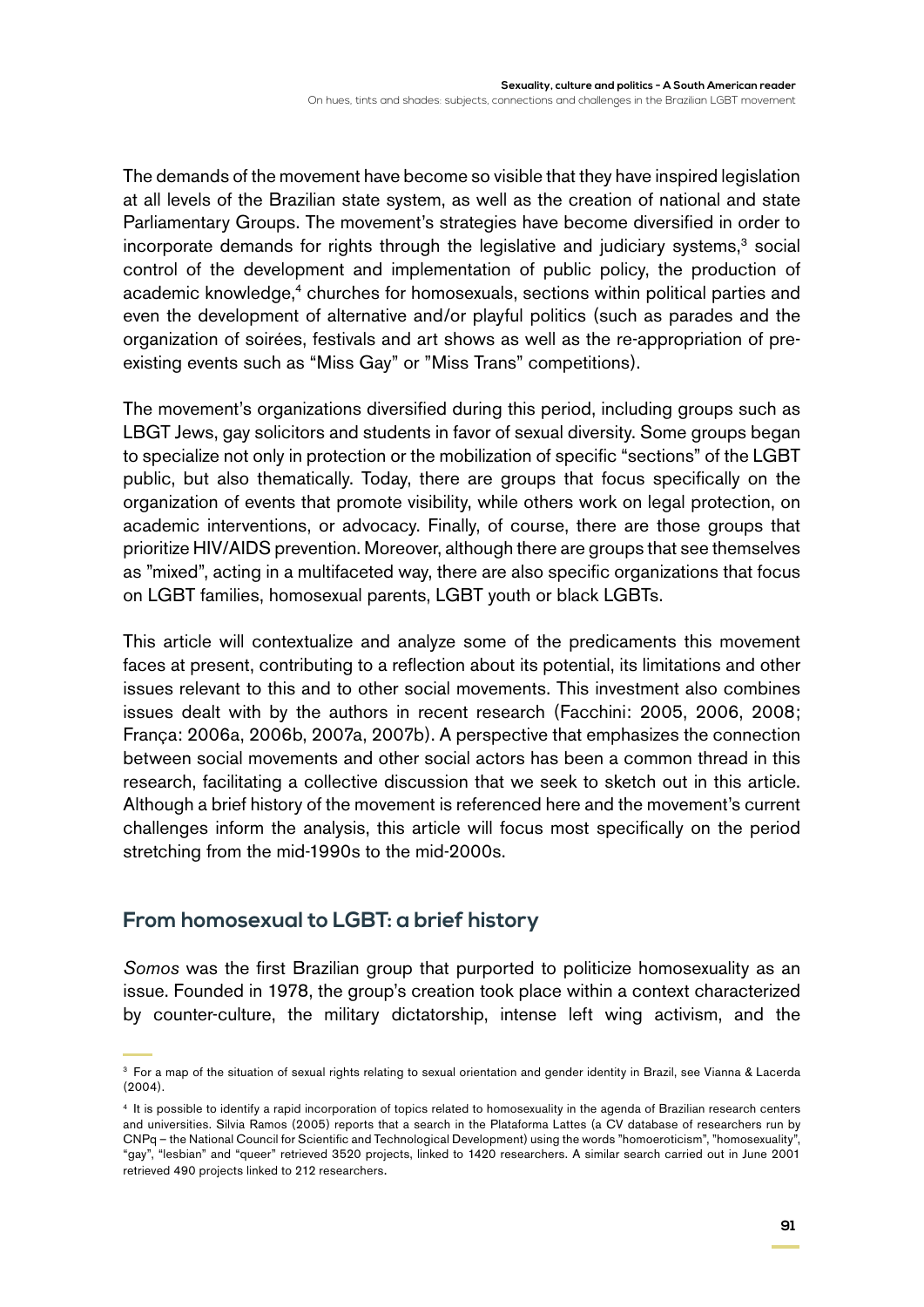emergence of the modern versions of the feminist and black movements (MacRae, 1990). At its inception, *Somos* was marked by a polarization between the more general "left" and the "struggles" of autonomous minorities' that would, subsequently, be responsible for some of its most serious internal conflicts. In the beginning, *Somos* was composed exclusively of men but women subsequently began to attend the meetings, organizing themselves in a separate group (the Lesbian-Feminist Group) from 1981 on. According to Edward MacRae, the ideology of the group was very much informed by the countercultural, contestatory and anti-authoritarian spirit of the times, producing a discourse that aimed at a broader transformation and understanding of homosexuality as a strategy for cultural change, capable of attacking the hegemonic social structure from its margins. The group also used a strategy of reclaiming terms seen as socially negative within daily usage, using words such as "bicha" (fag) and "lésbica" (lesbian) in a positive way. Incorporating the political trends of the time, the group also attempted to maintain a structure of horizontal relations, both in terms of its non-hierarchical political organization and in fighting the asymmetries between men and women, the active/passive polarization and what were seen at the time as effeminate/masculinized stereotypes.

Other groups emerged during the same period and phrases such as "the homosexual movement is revolutionary rather than merely reformist!" reflected an emphasis that was a characteristic of the period and in which many of the main demands of the movement (demands that are still relevant today) were developed. The fight against homophobic violence and discrimination, the struggle for "homosexual marriage" and for respectful treatment by the media, for sexual education in schools that rejected the pathologization of homosexuality all became key banners of the movement during this period.

This movement's first phase ended in the mid-1980s, with a drastic reduction in the number of organizations and changes in the geographical distribution of the most influential groups, as well as transformations in the movement's general political stance. Several factors explain this quantitative reduction: the appearance of the HIV/AIDS epidemic and its power to demobilize proposals in favor of sexual liberation; the fact that many leaders had turned their energies to the fight against the epidemic; the end of the *Lampião da Esquina* newsletter, which had emerged in the same year as *Somos* and which had become one of the movement's main means of communication; and the new democratic context in Brazil, which demanded a change in the groups' profile, being that there was no longer an external "enemy" that united everyone against "the power of the dictatorship". In fact, the demise of the dictatorship heralded the opening up of communication with the state itself. When it came to the homosexual movement, however, such channels only emerged when it became clear that the HIV/ AIDS epidemic was a public health problem and not restricted to "at-risk groups". In the time of AIDS, then seen as "the gay cancer", the main question became the need to not "open up old wounds" and generate new "cancers" within the social body.5

<sup>5</sup> This type of argument is attributed by MacRae (1990, p.81) to João Silvério Trevisan—an influential leader at the time.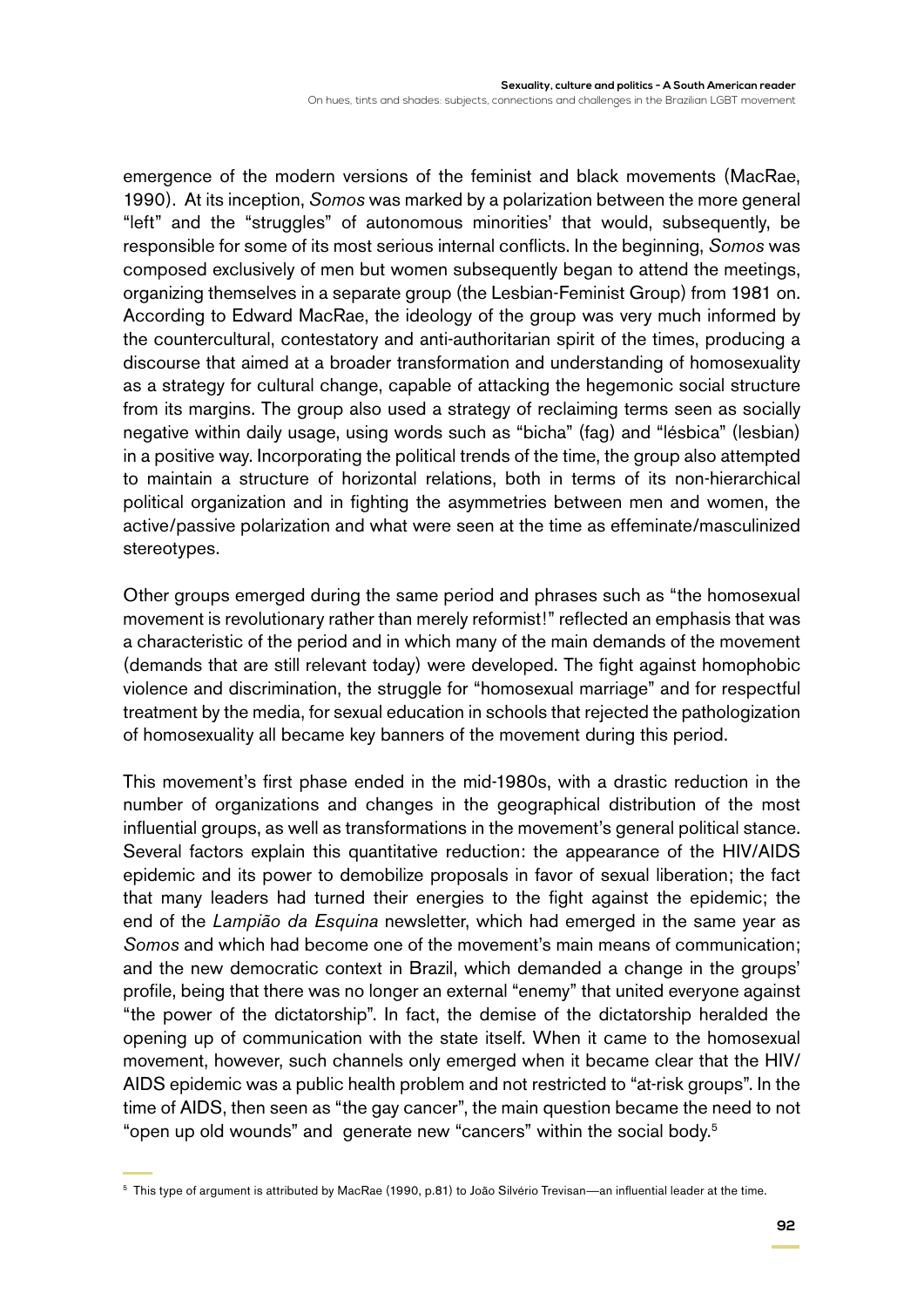From the mid-1980s onwards, a change in the geographic concentration of LBGT groups took place, shifting from the Rio de Janeiro-São Paulo axis, to the Rio de Janeiro-Northeast axis. Two significant activists also came to the fore during this period: João Antônio Mascarenhas (founder of the group of intellectuals who put together *Lampião da Esquina,* and founder of the group *Triângulo Rosa*) and Luiz Mott (founder of the Grupo Gay da Bahia – GGB). $6$  The actions of the period engaged less with social transformation projects in a broad sense and more with pragmatic interventions, focusing on guaranteeing civil rights and fighting discrimination and violence against homosexuals. These were the models for action that, paraphrasing a GGB document, put "the gay cause in pole position".

The strong negative association between HIV/AIDS and homosexuality that occurred at the beginning of the epidemic led several groups to decide to not focus primarily on HIV/ AIDS prevention. Others managed to combine the work of legitimizing homosexuality and fighting the epidemic. Their interventions are recognized in the bibliography regarding "the construction of a collective response to HIV/AIDS". During this period, often seen as a time of demobilization for the movement, several achievements took place, including the removal of homosexuality from the National Institute for Social Welfare's code of diseases. The adoption and dissemination of the concept of "sexual orientation" was also significant during this period, along with a heated debate regarding the inclusion of guarantees against discrimination based on "sexual orientation" in the new Brazilian Constitution.

From the early 1990s onwards, the number of groups/organizations within the LGBT movement increased once more, spreading throughout the entire country, while its institutional forms and action strategies continued to diversify. Simultaneously, the movement's social relations network became more developed. New actors became present in this field,<sup>7</sup> such as the media, state agencies related to issues of justice and health, politicians who began to include gay rights in their agenda, the gay-directed market, international organizations, and religious groups that were flexible or that focused specifically on issues of sexuality.

An example of the diversification of institutional formats and the transformation of the relations established between the movement and other actors are the links between

<sup>6</sup> For more information on the trajectory of the Brazilian activists and intellectuals linked to *Lampião* and the "first wave" of this movement in Brazil, see Silva (1998); for an account of the development of the group Triângulo Rosa and the adoption of the term "sexual orientation" in Brazil see Câmara (2002); and for a detailed analysis of the movement's progress until the late 1990s, see Facchini (2005).

<sup>7</sup> Following Carlos F. dos Santos' (1977) application of Marc Swartz's (1968) concept, *field* applies to "actors directly involved in the process under study". It is seen, however, as "sufficiently flexible, so it can contract or expand over the limits of the *arena*", which refers to "a social or cultural area immediately adjacent to the field(…), where one finds those who are not involved in its defining processes, although they may be directly involved with those who participate in the *field*". In this sense, then, the *field* of the LBGT movement includes all the social actors directly involved in the daily life of the movement such as activist organizations, state and public agencies with which the movement has established relationships and markets which directly target homosexuals. Within the *arena* we would find all those who identify or could be identified as homosexual, although they may also be directly involved in activism.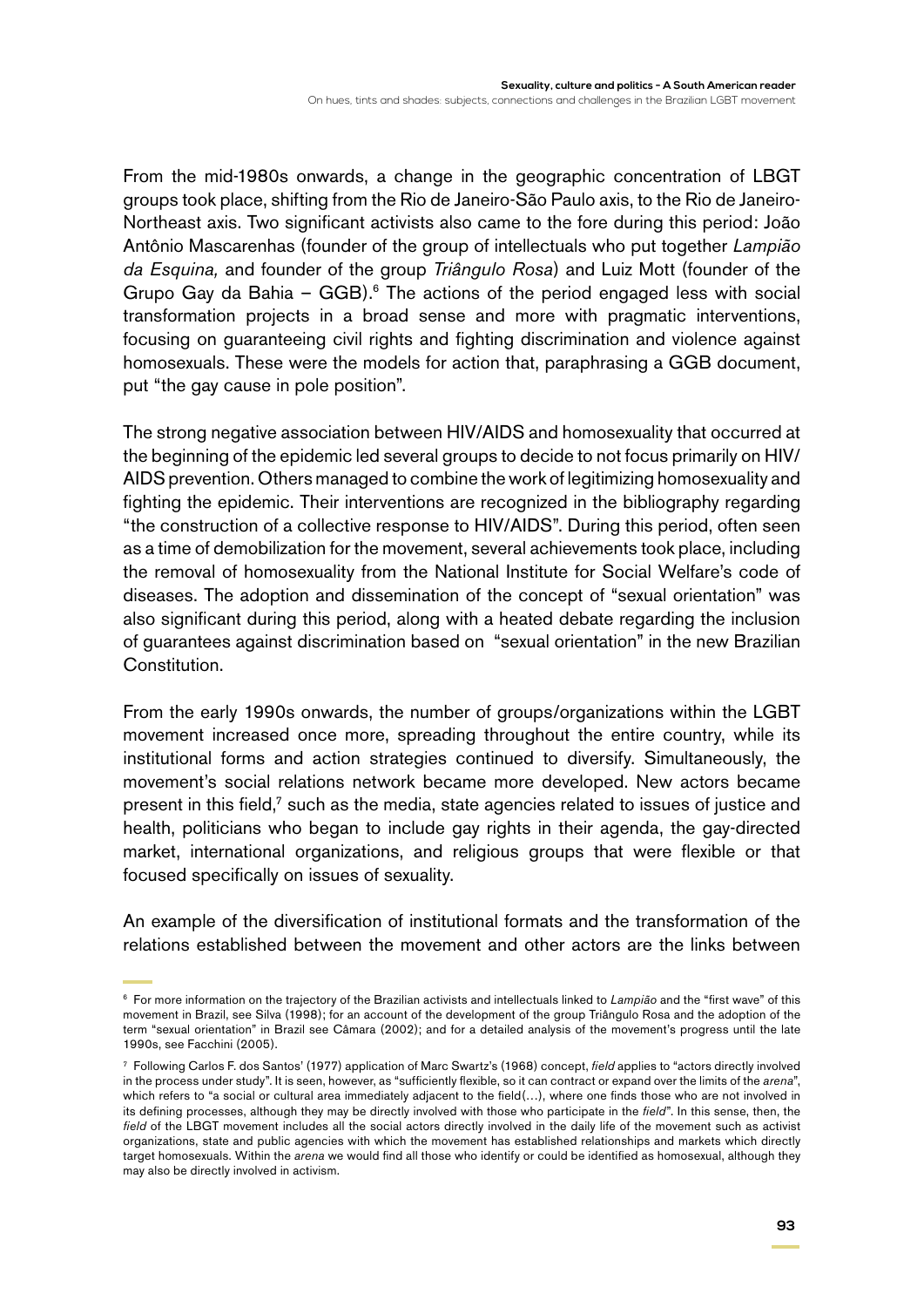LGBT activists and political parties. Since the early 2000s, there has been an increase in the variety of parties that engage with LGBT related issues, public and parliamentary policies. Candidates from several parties now court the LGBT vote. This transformation probably became more significant with the return of democracy in Brazil. However, the first and strongest manifestations of the recognition of LGBT in public policy and government programs appeared in a more explicit from 2000 onwards. These changes have not been limited to an increase in the numbers and types of LGBT of groups or to the expansion of the movement's network of relations.

In the groups' internal contexts, we can identify an increasing approximation towards the NGO ideal model as delineated by Rubem César Fernandes (1985). This implies a decrease in the numbers of effective affiliates; development of formal internal organizational structures; development of funding proposals; the need to present results; the need to clearly express the aims and targets of interventions or of rights demands; professionalization of activists; greater capacity and need to communicate, as well as a dependency upon infrastructure such as offices, telephones, e-mail, computers; the need to include activists within pragmatic discourses; use of group dynamic techniques in meetings and actions; and the need for staff trained to establish relationships with the media, politicians, civil servants and international organizations.

Regarding the relationships between the groups, the quest for scarce state or international funding has begun to result in a highly competitive environment. Within this context, processes of alliance formation and tensions which had previously been defined by MacRae (1990) as characteristic of the movement have provoked open conflicts. This was sometimes accompanied by an exchange of accusations in the media or in forums that were not exclusively made up of activists, such as the increasingly numerous groups and discussion lists on the Internet.

Moreover, from the 1990s onwards, the movement has multiplied its categories of reference to its political subject. In 1993, it appeared as the MGL ("gay and lesbian movement"). In 1995, it became the GLT movement ("gays, lesbians and *travesti*"). From 1999 onwards, it became the GLBT movement ("gays, lesbians, bisexuals and transgender), having cycled through the variants GLTB or LGBT, according to various arguments regarding the hierarchies and strategies of visibility of the group members. In 2005, the XII Brazilian Convention of Gays, Lesbians and Transgenders approved the use of the acronym GLBT, officially adding the "B" to the then current acronym in order to denote bisexuals and establishing that the "T" now referred to *travesti*s, transsexuals and transgenders.

In 2008, a new change took place at the national GLBT Conference. After some controversy, the use of the LGBT acronym was approved to denominate the movement. This decision was based on an effort to give visibility to lesbians. In any event, there is still no absolute consensus regarding the acronyms that define the movement's political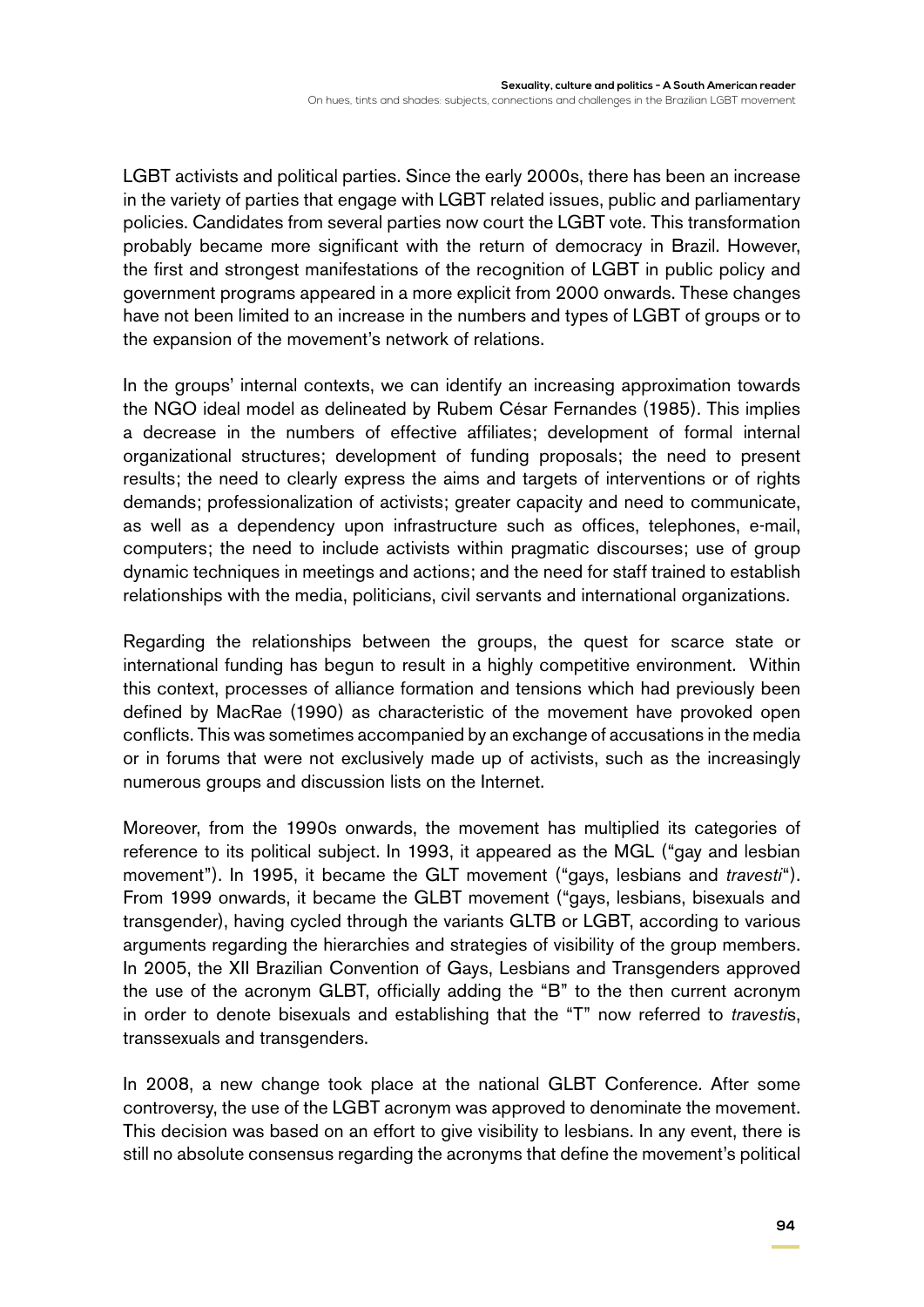subject. Several denominations coexist and they vary from region to region or even from group to group. Moreover, these diverse strategies for denominating the movement's political subjects coexist and have to be thought of in relation to other acronyms linked to different social actors, such as the market, which has created  $GLS<sup>8</sup>$  ("gays, lesbians and sympathizers"), or the State, whose health policies adopted the term HSH ("men who have sex with men").<sup>9</sup>

This process of constructing the movement's political subjects cannot be analyzed without taking into account the actors present in this field and the dynamics between them. We thus understand the movement as a complex social actor, relating to other actors who influence and are influenced by it. Likewise, we cannot assume that the movement is homogeneous: it is composed of different organizations that alternate between cooperating and clashing.

Some of these relationships with other actors are fundamental for understanding the movement's configuration from the 1990s onwards. The "re-democratization" of Brazil, the implementation of an STD/AIDS prevention policy based on the idea of a partnership between State and civil society, the adoption of a strategy of identity politics in order to reduce stigmatized groups' "vulnerability", the development of market segmentation and the growth of a specific gay-related—or GLS—target population and even the impact of global processes: all of these things have some bearing on the way in which the idea of a politics of identity based on gender and sexuality has become possible in Brazil.<sup>10</sup>

<sup>&</sup>lt;sup>8</sup> The acronym GLS was created by the market in the early 1990s in order to define a market segment focused on "gays and lesbians", but which could also potentially include "heterosexual" consumers associated with these groups as "sympathizers". This was to an extent an attempt to translate the term "gay friendly" into Portuguese, but it ended up inverting the original meaning. While gay friendly places are not directed towards gays but are happy to receive them, GLS denominates places or market initiatives directed towards "gays and lesbians", but which are also open to "heterosexuals'.

<sup>9</sup> The acronym MSM—men who have sex with men—was introduced in Brazil during the 1990s, in the context of STD/HIV prevention policies. Its aim is to refer directly to specific sexual practices. Since practices and identities do not always coincide, categories such as "gay" or "homosexual" do not embrace all the individuals who could be included in prevention programs. Activists have challenged this acronym, criticizing the fact that it does not refer to an identity, making the movement's political subjects—who demand such policies—invisible. Thus, MSM and WSW (women who have sex with women) have been replaced in the last few years by "lesbians, bisexuals and other WSW" and by "Gays, MSM and *travestis*". Researchers have pointed out the risk that categories such as MSM and WSW may "dissolve the question of non-correspondence between desires, practices and identities in a formulation that recreates the universal category 'man' on the basis of a supposed fundamental stability of biological sex" (Carrara and Simões, 2007, p.94 – footnote 35).

<sup>&</sup>lt;sup>10</sup> For a more detailed analysis of the relationship between STD/AIDS prevention policies, the development of a segmented market and the revival of the homosexual movement in the 1990s, see Facchini (2005).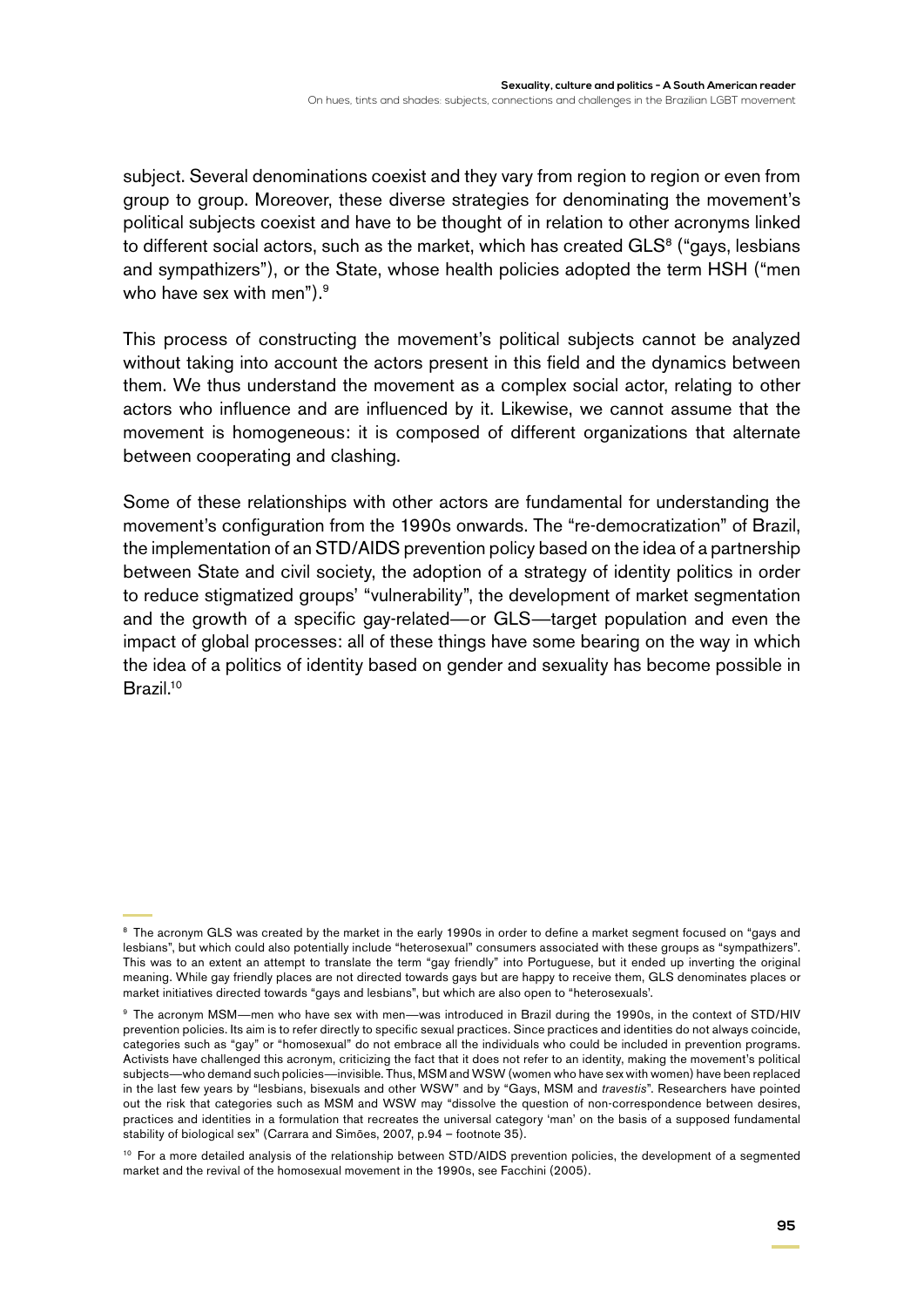# The GLBT movement and the GLS market: shifting boundaries<sup>11</sup>

In the late 1990s, what was then known as the Sao Paulo gay "ghetto", with its epicenter in the central area of the city (Perlongher, 1987), underwent an expansion. As MacRae (1990) emphasizes, each new establishment that emerged was seen as a "victory for the cause" by a significant number of those who frequented the "ghetto".

This general effervescence had parallels in the then incipient homosexual movement that emerged with the foundation of the group *Somos*. Simultaneously, the relationship between the movement's activists and the "ghetto" seemed significantly antagonistic, and *Somos* activists continually attacked the "integration of homosexuals into consumer society" (MacRae, 1990, p.300). Despite such criticisms, the movement's relationship with the nighttime gay leisure economy continued, since this scene included the places that were considered to be the movement's "base". Instead of opposing the "ghetto", the movement sought to play a role in the "conscientization" of homosexuals and, in particular, it explored the idea of a militant homosexuality (MacRae, 1990).

Despite the problematic way in which the movement related to the "ghetto" in the 1980s, the pivotal turning point of this relationship (at least in São Paulo) took place in the 1990s, when the idea of giving visibility to what was then called "GLT" and proposals for mass demonstration strategies emerged within the movement in clear contrast to previous tactics. As this view expanded, the combination of group meetings with leisure and social activities also developed. These two tendencies greatly influenced the development of the Gay Pride Parades, which would become the most visible events of the LGBT movement in Brazil, and also, in many places, the points of the Movement's greatest interaction with the gay market.

More than ever, the idea of giving visibility to those who were then known as GLT (gays, lesbians and *travestis*) through the organization of mass demonstrations was present in the movement. These strategies were clearly different from previous strategies, which could be perhaps be classified as "victimist".

Similarly, at least in the country's large state capitals, spaces of GLS consumerism and sociability became, to a certain extent, part of activist's discourse regarding "pride" and "visibility". Such spaces openly targeted groups with a particular sexual orientation and shared symbols with the movement, such as the rainbow flag, which became ubiquitous in GLS establishments and at many of the movement's activities.

<sup>11</sup> In this article we have adopted the use of GLS as an emic category (regarding the acronym, see above). Although the use of GLS may have varied over time, it does embrace the market initiatives which established relationships with the movement from the mid 1990s to the mid 2000s, the period which this article is concerned with. During this time, there was both collaboration and conflict between the "GLS market" and the "GLBT movement"; there were approximations and differentiations between these two categories. Contemporary discussions about their borders illustrate these relationships (Facchini, 2005; França, 2006a; França, 2007b). It is worth noting that in our recent work, we have looked more closely at the ambiguities that surround the processes of inclusion and exclusion within "GLS circuits" (Facchini, 2008; França, 2009).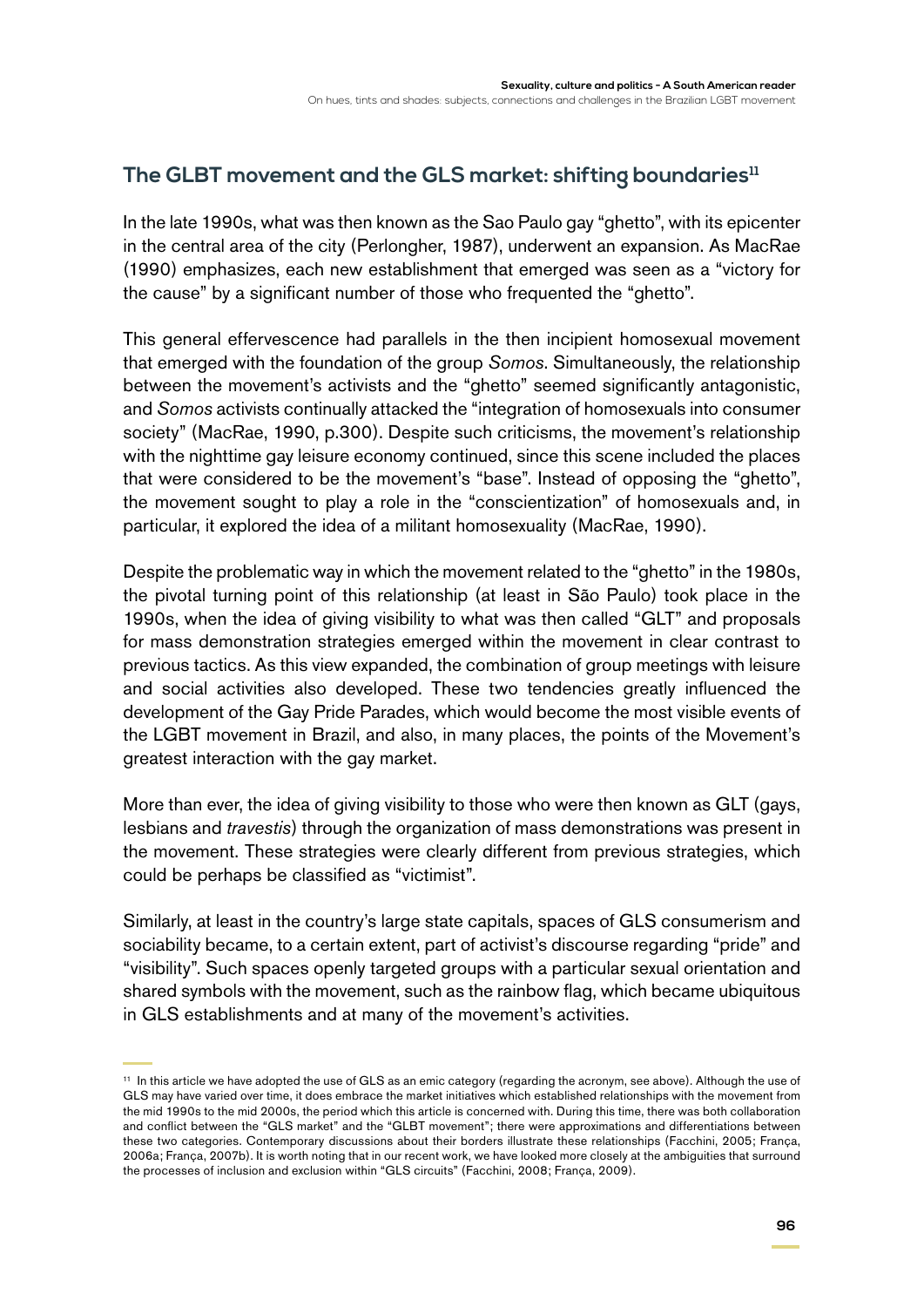During the same period, entrepreneurs within the GLS market began to see themselves and be seen as vehicles of political action. They promoted "the self-esteem of homosexuals" and the development of a "positive identity" through the creation of cinema festivals, publishing houses and even spaces of leisure and sociability. They also circulated information among the people who went to these spaces, through websites and specialized publications.

Furthermore, while the increased visibility and strengthening of homosexual identity came about due to the activities of both the market and the movement, the idea of "community" itself, so dear to the movement, was also responsible for the close relationship between these two poles. In the same way that GLS establishments make homosexuality visible (to a certain extent), it is also through them that the "LGBT population" is exposed to the movement and where it can be accessed in a concentrated manner. The "community" is thus often referred to in terms of how it organized within a given set of GLS establishments.

These bars and clubs not only make the "community"12 tangible: it is also there that processes of sexual stratification<sup>13</sup> and the production of difference on the basis of social markers such as class, generation, gender, sexuality and color/"race" reveal themselves. It is important to note that this new "GLS market" that emerged in the 1990s absorbed older spaces of homosexual sociability in a modified manner. Its development was permeated by power relations that pushed those who are "fatter", "older", poor, black, *travestis*, sex workers and overly "effeminate" or "masculinized" to spaces characterized by lower social prestige and lesser integration into global circuits (Simões and França, 2005; França, 2006a; Facchini, 2008; França, 2009).

However, although the expansion and diversification of the segmented market focusing on the homosexual public contains power relations that value certain categories and devalue others, it is significant that almost all of those categories are absorbed in the market in some way. Nevertheless, the excluding character of the market becomes obvious when we focus on the people at its most socially marginalized poles. *Travestis* are emblematic in this sense: they are often barred or badly treated by homosexual establishments, a fact that reveals the limits of the segmented market's inclusivity.

Conflict occurs when the identities embraced by the movement are rejected by the market. This generates tension between the two social actors. A great proportion of the GLS market and its night time and pleasure economies does not consider bisexuals, *travestis* and transsexuals as part of the "community" they offer their services to. Meanwhile, the movement sees such categories as part of its political constituency and part of the "community" it seeks to address.

<sup>&</sup>lt;sup>12</sup> We refer to the emic category "community" by taking into account Benedict Anderson's (2008) concept of "imagined communities".

<sup>&</sup>lt;sup>13</sup> The term refers to Rubin's (1993) analysis of how erotic practices are classified and ranked, creating a scale that distinguishes between "good" and "bad" sex.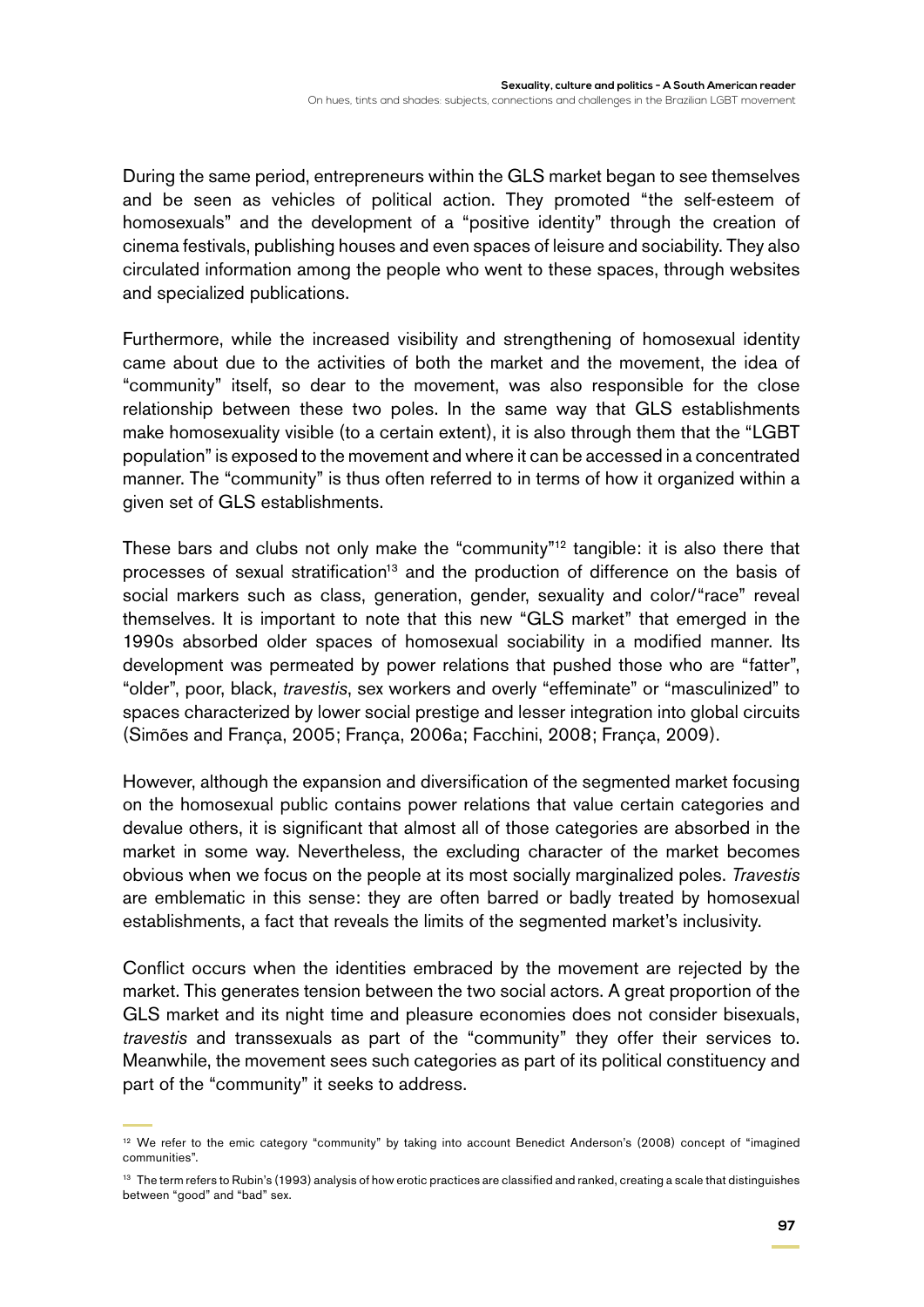Another remarkable phenomenon is that the GLS entrepreneurs' affirmation of "positive identity" and "visibility" is occurring at the same time that consumers are adopting a new stance which situates the defense of the right to consume as a route to the achievement of citizenship. It is thus necessary to highlight the positions consumers take when they think that their rights are being disrespected on the basis of their sexuality and when they demand equality by means of actions relating to consumerism.14 This is clearly reflected in reactions to bans on public shows of affection between same sex persons. "Kiss-ins" in bars and restaurants which are not explicitly gay but frequented by this public have become increasingly common since the mid 1990s.<sup>15</sup> This signals demands for equality of treatment in public spaces geared towards consumption.

The tendency connecting citizenship to practices of consumerism has been accompanied by a broader movement involving actions related to the State. In recent years, antidiscrimination laws have emerged at the municipal and state levels, penalizing public establishments that discriminate against citizens on the basis of their sexual orientation. Although many of these laws include non-commercial establishments and go beyond discrimination in public spaces, they have often been used against commercial establishments. Such broader aspects of the relationship between citizenship and consumerism create a context of interaction between the market and the movement that has been responsible for an increase in the reach and impact of activist discourses on homosexuality. However, these aspects also demand more precision in such discourses, which are situated amidst a set of initiatives led by other social actors. While such initiatives greatly influence the movement's contours, it is also critically important for us to consider the role played by the State, both in its role as opposing (as during the military dictatorship) and in promoting rights (following the re-democratization period).

#### **State and civil society: connections and permeability**

Since the 1980s, we have witnessed a substantial transformation in the relationship between the State and social movements in Brazil, leading to another transformation in the field of public policy. In a retrospective look at gender and public policy, Farah (2004) delineates a process in which the re-democratization of Brazil (which involved the democratization of decision making processes and the inclusion of new population segments as beneficiaries of public policies) coincided with the strengthening of women's

<sup>&</sup>lt;sup>14</sup> Miller notes an increasing tendency to transform consumerism into an arena of political action. A series of actions have emerged demanding "social responsibility" from the market, emphasizing consumers' power in exercising social control over the production and circulation of goods. Miller makes a proviso, however, that "there is no particular reason for optimism" when we look at this phenomenon, since "there is a considerable distance between sectional interest collusion between consumer societies and businesses on the one hand, and the formation of a responsible, moral citizenship concerned with the consequences of its demands on the other." (Miller, 1995, 49).

 $15$  The "kiss-in" is a type of protest that has become common in the gay movement since the beginning of the  $21<sup>st</sup>$  century. A political strategy used by the movement in the U.S.A and Europe, the kiss-in involves the public manifestation of affection among gays in places where such practices are repressed, aiming at the increase of the group's visibility.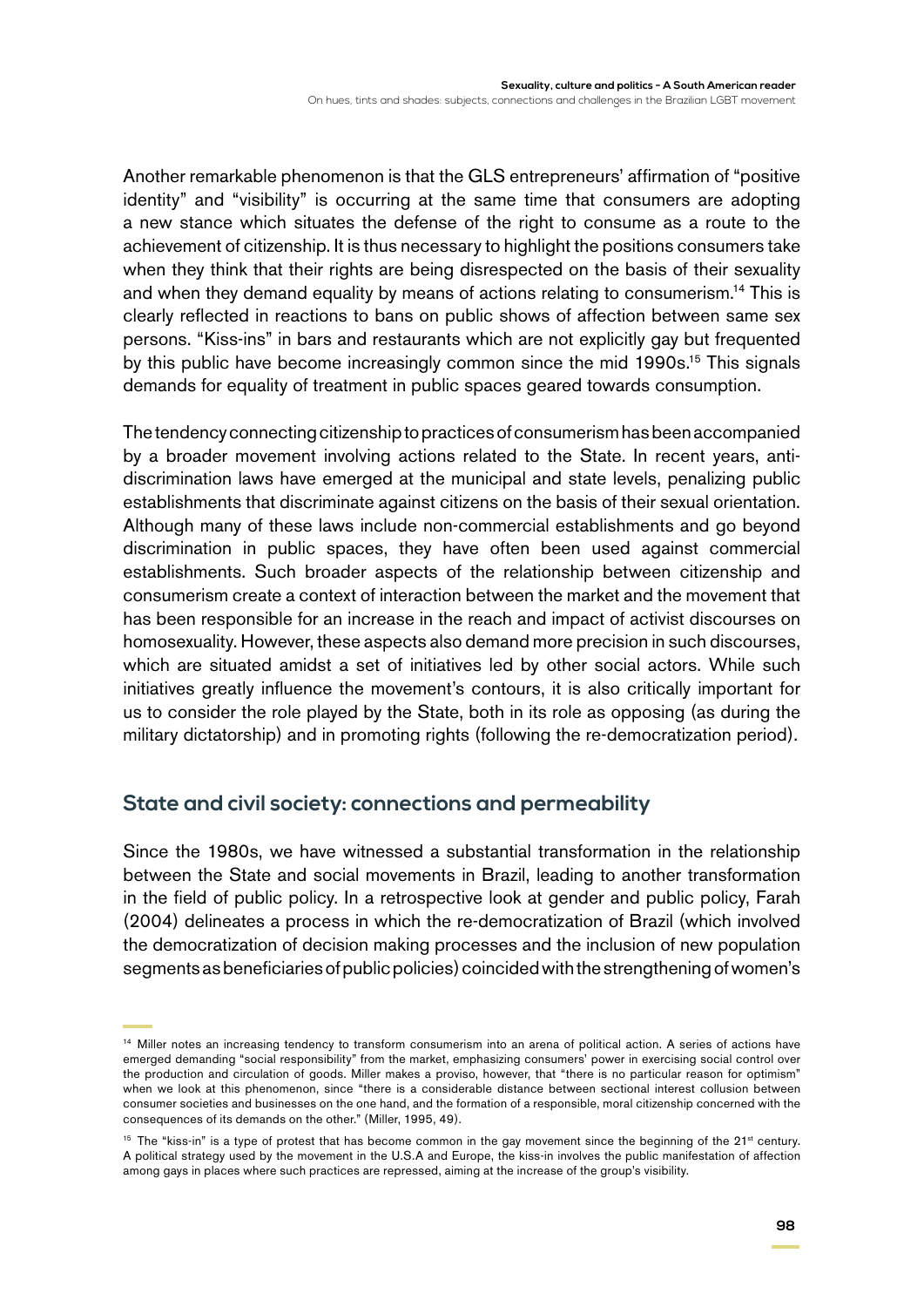and feminist movements. Under a contradictory mandate from the 1980s onwards to produce "efficiency" (a key term in World Bank demands) while "democratizing decision making processes and access to public services", the first policies specifically targeted at women emerged in Brazil. There was also an increase in the participation of women's social movements in the development, implementation and control of public policies. Other equally complex processes, involving a wide spectrum of political actors at the national and international levels, took place with regards to other political subjects or population segments from the 1990s onward.

Even during the period of the "minimalist State" (Santos, 1997) at the dawn of the twenty-first century, demands for legal recognition and a role in the development and fine tuning of public policies were central to the LGBT movement. This incontrovertibly placed the State within the movement's field of relations. Nevertheless, such relations became more complex and permeable from the moment civil society began to be seen as a "partner" in the tasks of proposing, implementing and evaluating public policy. The processes that unfolded from the production of a "collective response" to the HIV/AIDS epidemic in Brazil were, undoubtedly, a paradigmatic example of the transformations within the State and social movements in the country, as well as the difficulties inherent in clarifying the roles of and borders between State and civil society.

Currently, the involvement of civil society in the development and implementation of public policies challenges the State's role of the "other". Following the "collective response" to the HIV/AIDS epidemic and other experiences of "partnership" between the State and civil society, several political subjects have found ways to voice and develop their demands, and even forms of making their structures sustainable. Nevertheless, the impacts of the involvement of civil society in areas seen as the State's responsibility are not yet clear or predictable. In any case, they certainly go beyond impacts on the institutional format, modes of intervention and the internal dynamics of the movement.

Reflecting on the impasses and challenges posed by the process of constructing homosexuals as subjects with rights in Brazil, Sérgio Carrara (2005) shows that the post-AIDS relationship between the homosexual movement and the State highlights new modes of exercising political power in which the "minimalist State", to a certain extent, organizes civil society by funding social intervention projects and meetings. Carrara urges a cautious analysis of the possible ramifications regarding power implied by this relationship, as well as the "clientization" of civil society and what this new relationship might mean for the establishment of support points for future pressures from the "bottom up".

In her research about the Brazilian lesbian movement's organizations, Glaucia Almeida (2005), demonstrates how a greater openness to LGBT demands in the field of STI/AIDS prevention in the mid-1990s helped a political subject to develop in an autonomous manner, even though it oscillated between relationships of collaboration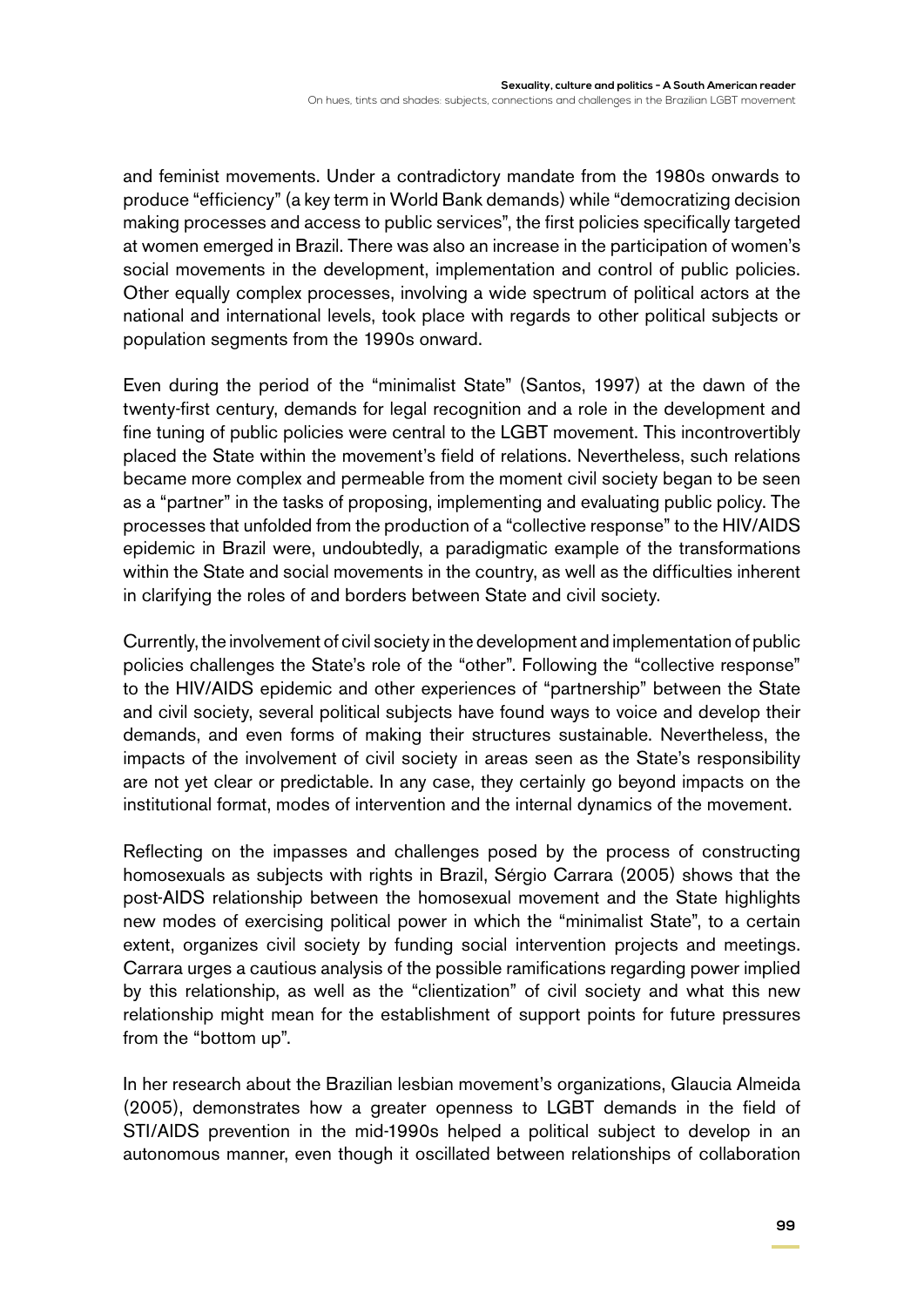and dependency (either with or upon the feminist or the LGBT movement). Although the field of prevention mainly focused on AIDS and there was no epidemiological data to justify prevention actions among lesbians, such factors did not impede the incorporation of lesbians into the field of STD/AIDS prevention, which led to the development of a discourse regarding the "lesbian body" which shifted the themes of discussion from invisibility to vulnerability.

Although these public health policy initiatives (then at an incipient stage) that accounted for "women who have sex with women" were late to emerge, funding from the Health Ministry contributed to the strengthening of the lesbian movement—mostly by supporting the first National Lesbian Seminar (SENALE). When the movement shifted its focus to health issues, it also became stronger to the extent that its political subject became legitimated, and the focus of two national networks: the Brazilian Lesbian League and the Brazilian Lesbian Alliance. The movement was subsequently able to seek out other sources of public funding by focusing on the reduction of gender inequalities and promoting human rights—objectives that had never disappeared from the movement's agenda (Facchini and Barbosa, 2006; Facchini, 2008).

In order to analyze the complexity of the relationship between the State and the LGBT movement in contemporary Brazil, we must look at some recent processes that have been hitherto mostly ignored by researchers. The State can simultaneously exert a certain level of control over the movement by their definition of funding policies and bids. However, it also seems to be increasingly dependent upon "organized civil society" for the proposal, legitimization and even implementation of public policies and to guarantee that state resources actually reach those they were originally intended for.

The HIV/AIDS prevention policies adopted in Brazil temporarily shifted the LGBT agenda to the health field, stimulated the expansion of the movement beyond the capital cities and middle class, and maintained the movement's political focus on federal level policy. Other processes, however, such as the decentralization of health policy and the organization of GLBT Conferences (at municipal, state and national levels), have pushed for stronger social control at the local level, introducing a polarity between State and civil society and demanding greater capillary action from the movement. Under pressures from civil society and international political processes, state entities are being forced to specialize in increasingly specific groups (i.e to create policies for "blacks", "women", "traditional societies", "anti-homophobia"). These feed back into the multiplication of "vulnerable subjects". By contrast, the term "transversality" is also being increasingly mentioned in public policy circles.

These changes pose problems to which there are no obvious answers. The negotiations between the two modes of defining the target groups of public policy and the mode in which increasingly diverse populations relate to each other and are understood at the local level has attracted little in the way of research within sexuality studies. The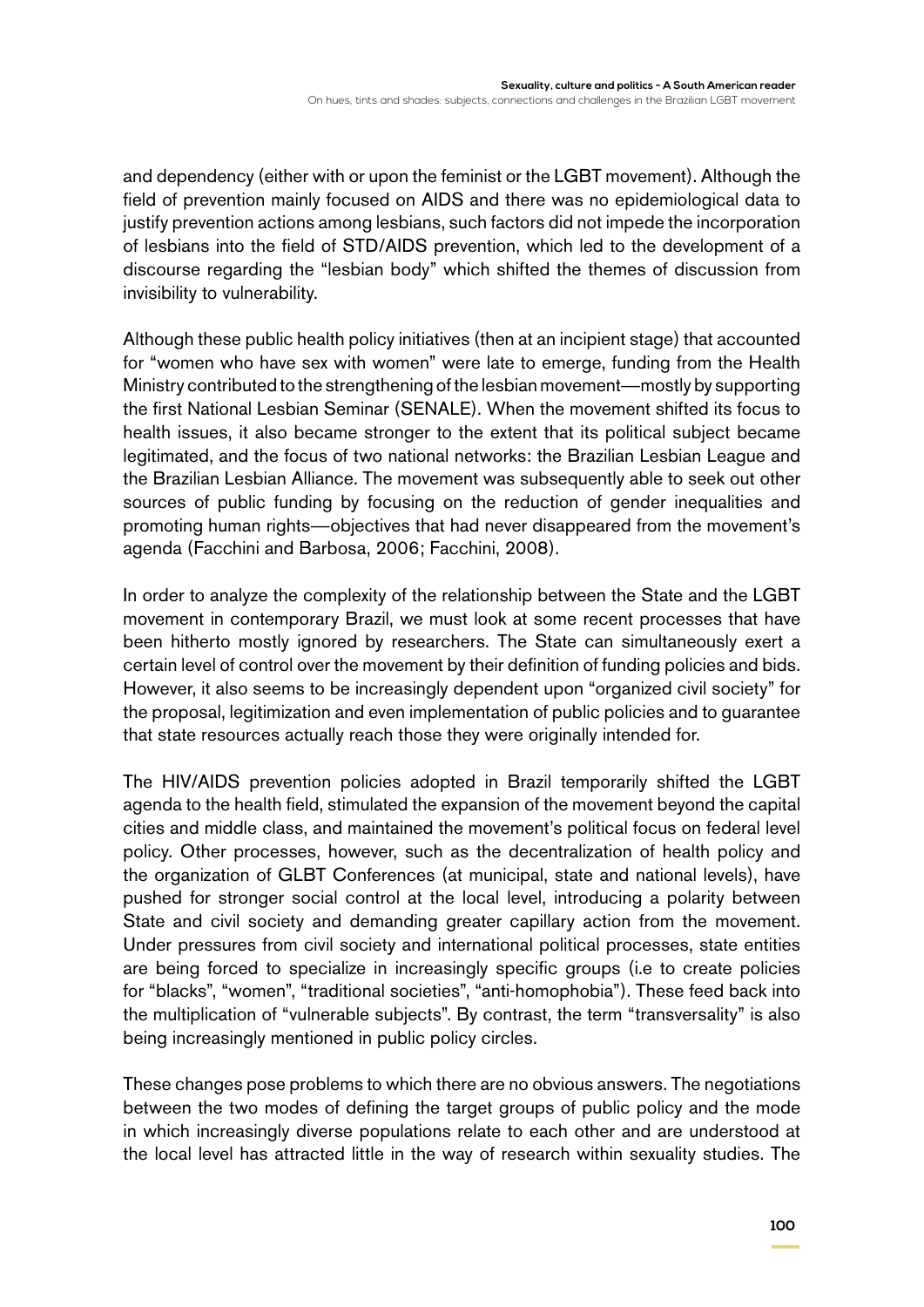relationship between the State's demand for transversality and civil society's need to link different social movements is also underexplored. Little is known, moreover, about the ways in which these issues are translated into the development of complex subjects, such as "black LGBT" or "students who favor sexual diversity". We also know little about experiences of collaboration between movements which lead to the expansion of their demands. The political repercussions of the different strategies these movements adopt also need to be reflected upon.

Furthermore, little has yet been said about the impact of the conflicts between the networks that have been established and proliferated within the movement, about the state agencies that develop public policies, or about the policies generated in this context. We also do not know how the recruitment of public experts and managers takes place among a generation of activists who increasingly invest in specialization and professionalization, or how this has impacted upon public policies, relationships within the movement, and between the movement and the State. Another relevant question, related to this last, has to do with the ways in which changes in the profile of activists over the last 15 years and their increasing similarities with public policy managers and experts have impacted upon the relationship between the State and civil society.

Stuart Hall (2003) highlights the transruptive effects of the "multicultural question" in destabilizing the foundations of the constitutional, liberal State. According to this author, the "multicultural question" challenges two important foundations of Western liberal universalism: universal citizenship and the State's cultural neutrality. On the one hand, it exposes the fact that citizenship rights were never universally applied and, on the other, it makes clear that the State's neutrality operates solely within the presupposition of a "cultural homogeneity" among those governed and of a strict separation between the private and public spheres. The demand for women's and LGBT rights has led to increasing interventions in the private field, blurring the borders between the public and the private and increasingly politicizing the latter. This has forced the State and civil society to reconsider the limits of the public and the private, prompting in some sectors of civil society a reflection about the potentialities, limits and risks involved in state regulation of the guarantee of certain rights related to sexuality.

Nevertheless, the affirmation of identities promoted by movements such as the LGBT movement has forced the State to reposition itself around cultural neutrality in the management of conflicts between the different "communities" that make up the nation. While the nation can be defined as "imagined political community" and imagined as "inherently limited and sovereign" (Anderson, 2008), the view that it can also be thought as being composed of a series of "communities" has also recently gained ground. Such "communities" are, in general, imagined through the essential differences that are shared by groups of citizens. In the language of public policy, each group corresponds to a "segment" that is more or less "vulnerable".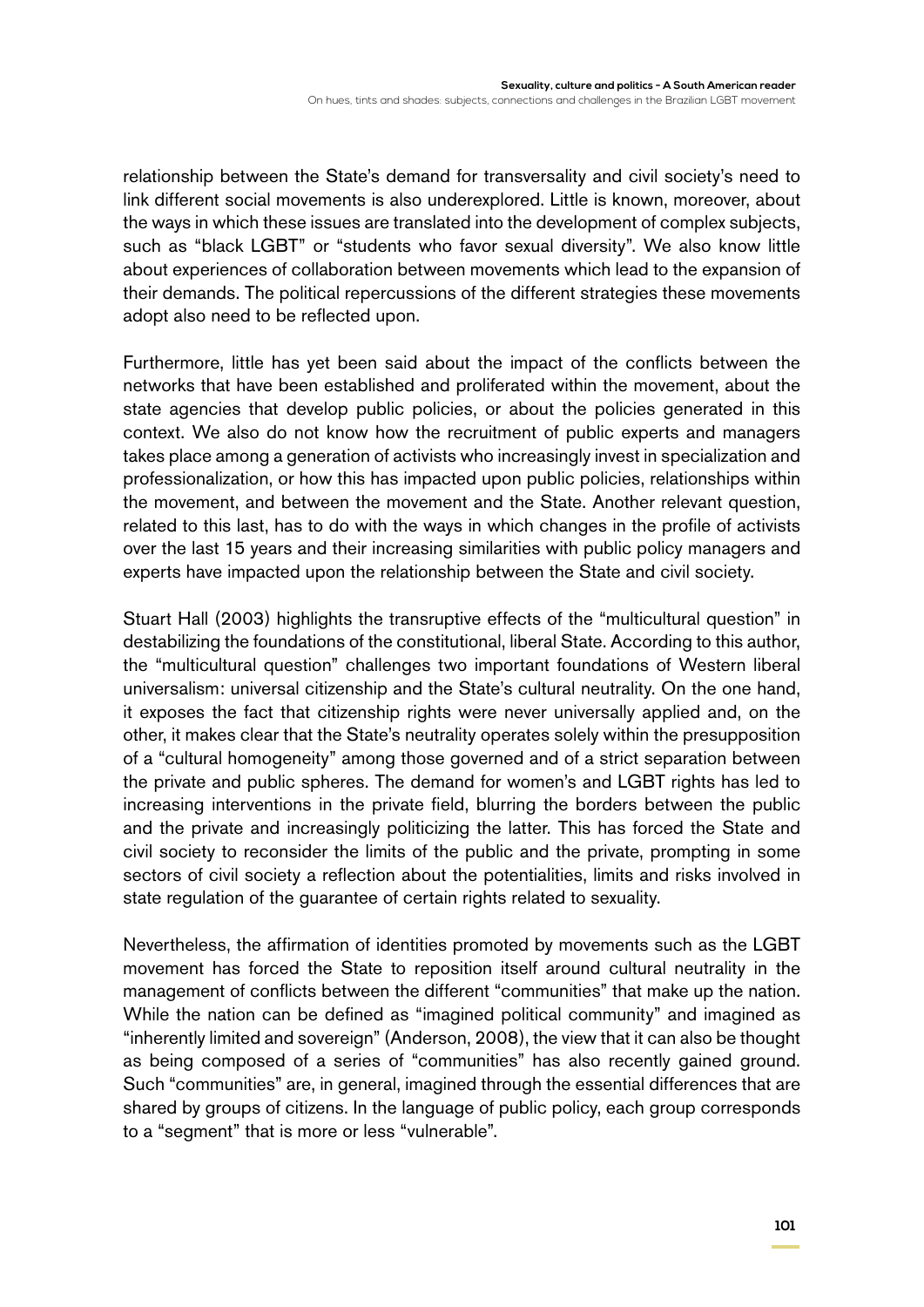At the dawn of the twenty-first century, Brazil was deeply affected by debates surrounding affirmative policies. One result of this was the creation of secretariats within Ministries, at several governmental levels, targeting particular "segments" of the population. Thus, the demand for transversality, still somewhat digressive, has gained ground among managers, academics and activists. For some of the actors within the LGBT movement, the idea that we have reached a limit has been gaining ground as well. These actors posit that it is not enough to add letters to acronyms or change the order of those letters: changing the movement's name does not magically override gender asymmetries and does not lead lesbians, *travestis*, transsexuals or bisexuals to the position of "equals" within the movement. Ultimately, within the universe of acronyms there are internal power struggles and hierarchies that often clash with the aims of promoting equality, both within and outside the movement.

While the demand for "transversality" might suggest a critique of the essentialist, stable and homogeneous character often attributed to "communities", the policies developed in the name of these communities and the competition for increasingly scarce resources encourage the emergence of political subjects—that is, of "communities"—that are increasingly specific. It may thus become necessary to avoid the traps that are present in adopting essentialist stances in which political subjects are understood as stable, homogenous and given, and in the increasing differentiation of subjects who combine different axes of social differentiation into a "sum of oppressions".

## **Solidarity: A possible route?**

The creation of a new set of terms for subjects who possess certain desires and erotic practices emerged alongside an entire apparatus for sexuality (Foucault, 1979) during the nineteenth century. Some of the terms developed by this apparatus—"homosexual", in particular—began to be used both to defend and to limit the rights of concrete subjects. The "homosexual movement" utilized this categorization to demand civil rights, inverting the signals commonly employed by the apparatus and giving them a positive character.

In this article, we briefly traversed the 30 year trajectory of the movement currently known in Brazil as LGBT, within the backdrop of the complex process through which its political subjects have developed among other social actors, especially those linked to the State and the gay market. Moreover, we have sought to contribute to the discussion regarding the development of this movement and its social impact in the context of the transformations that homosexuality—understood as a social locus—has gone through during the last few decades in Brazil.

There have been many advances during this period, but also dilemmas and difficulties. We started our description referring to the great achievement represented by the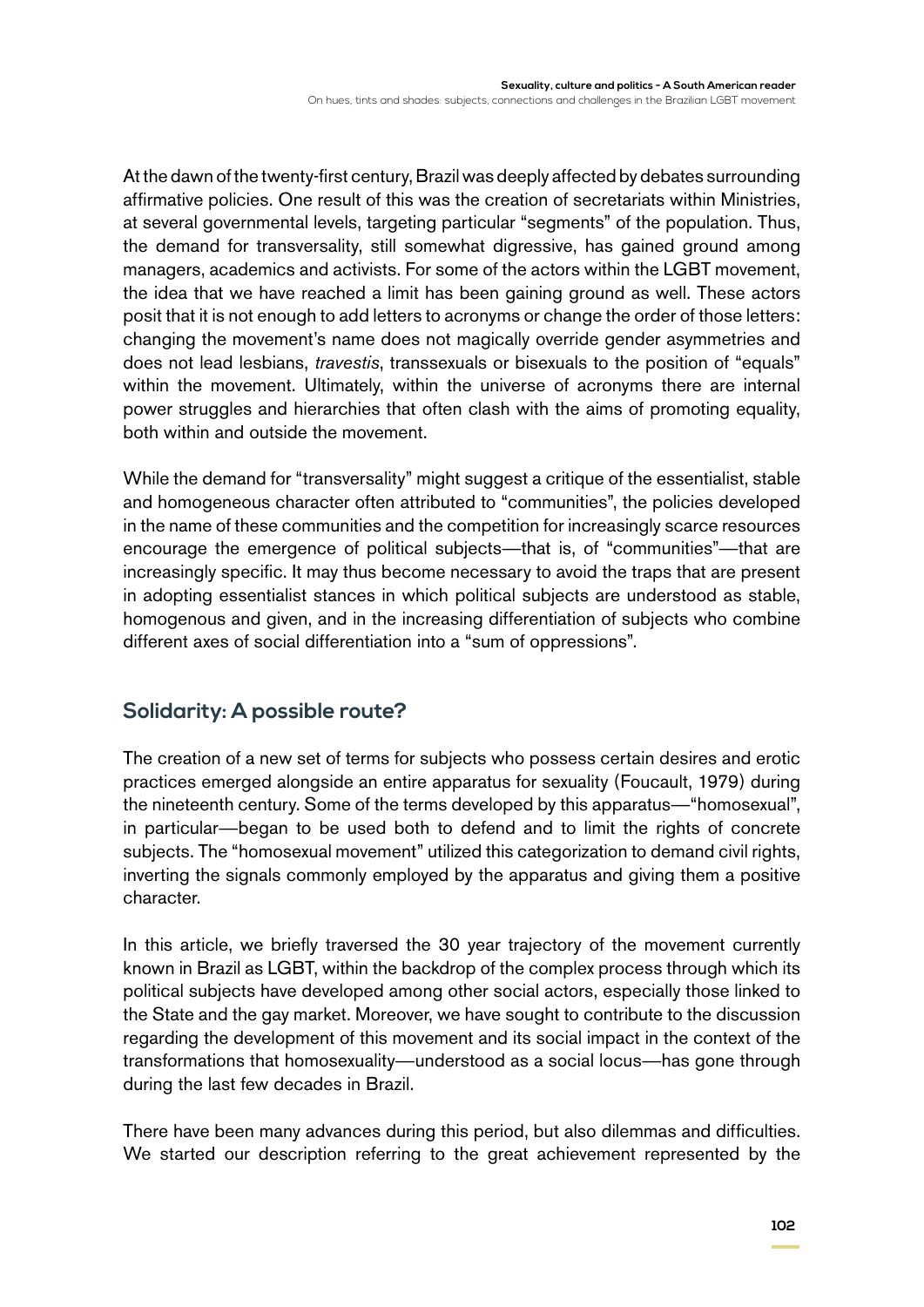National LGBT Conference, but we have also recognized that there are difficulties in advancing demands via the Brazilian legislative system. Partial acceptance of LGBT by the Judiciary, although significant, has not gone beyond the decisions taken by judges or in localities deemed "progressive". Remarkable initiatives have been undertaken, such as the development and strengthening of LGBT parliamentary groups, the development and submission of bills, and the establishment of directives for professional associations that struggle against the pathologization of (and discrimination against) LGBTs. There has also been a very strong conservative reaction in Brazil during this period, however, which has been expressed in a hybrid language that combines elements of a religious fundamentalist discourse and dislocated fragments of academic or activist discourses. This movement aims at generating a moral panic centered on portrayals of "pedophile homosexuals" who either "choose" or want to get rid of their "perversion".

Beyond these advances and difficulties, there are some dilemmas and challenges that are inherent to political action itself, which we will cover in more detail in our conclusions below, and which are certainly common to other fields of social and political action.

While the possibility of political action develops within a pre-configured field that includes other social actors (and which needs to become intelligible in this field) the paradox between equality and difference presents itself as a constant dilemma. How can one deal with inequalities that encourage the idea of differences without encouraging sectarianism, barring the formation of alliances with other political subjects? How can one treat difference without seeing it in an essentialist and static mode which contributes to new forms of normatization and exclusion? How can one avoid demands for recognition of "specificities" resulting in a process of "infinite segmentation"? How to achieve recognition, avoiding the logic of a "sum of oppressions", when differences are seen in an essentialist and rigid manner? How to position oneself in a context in which evaluating and affirming the degree of a political subject's legitimation (and its demands) on the basis of the number of boxes it "ticks off" on a list of common vulnerabilities? How to deal with the differences that develop in the universe of acronyms (gays vs. lesbians, homosexuals vs. bisexuals, sexual orientation vs. gender identity, *travestis* vs. transexuals) without restricting the movement's ability to act or contributing to its fragmentation, meanwhile avoiding turning a blind eye to hierarchies and inequalities?

In this field, in which "shifting borders" and "permeability" are evoked in reference to political actors traditionally thought of as separate and playing different roles, other dilemmas emerge. How to maintain the balance between proximity—facilitated by activists and technicians sharing an increasingly similar profile—and differentiation, which is necessary when referring to terms such as "social control"? What limits and potentialities evolve when we reflect on the permeability that characterizes many of the relationships forged between the movement and the State? On the other hand, how do we analyze the activities of a sexuality-related movement that accesses its "bases"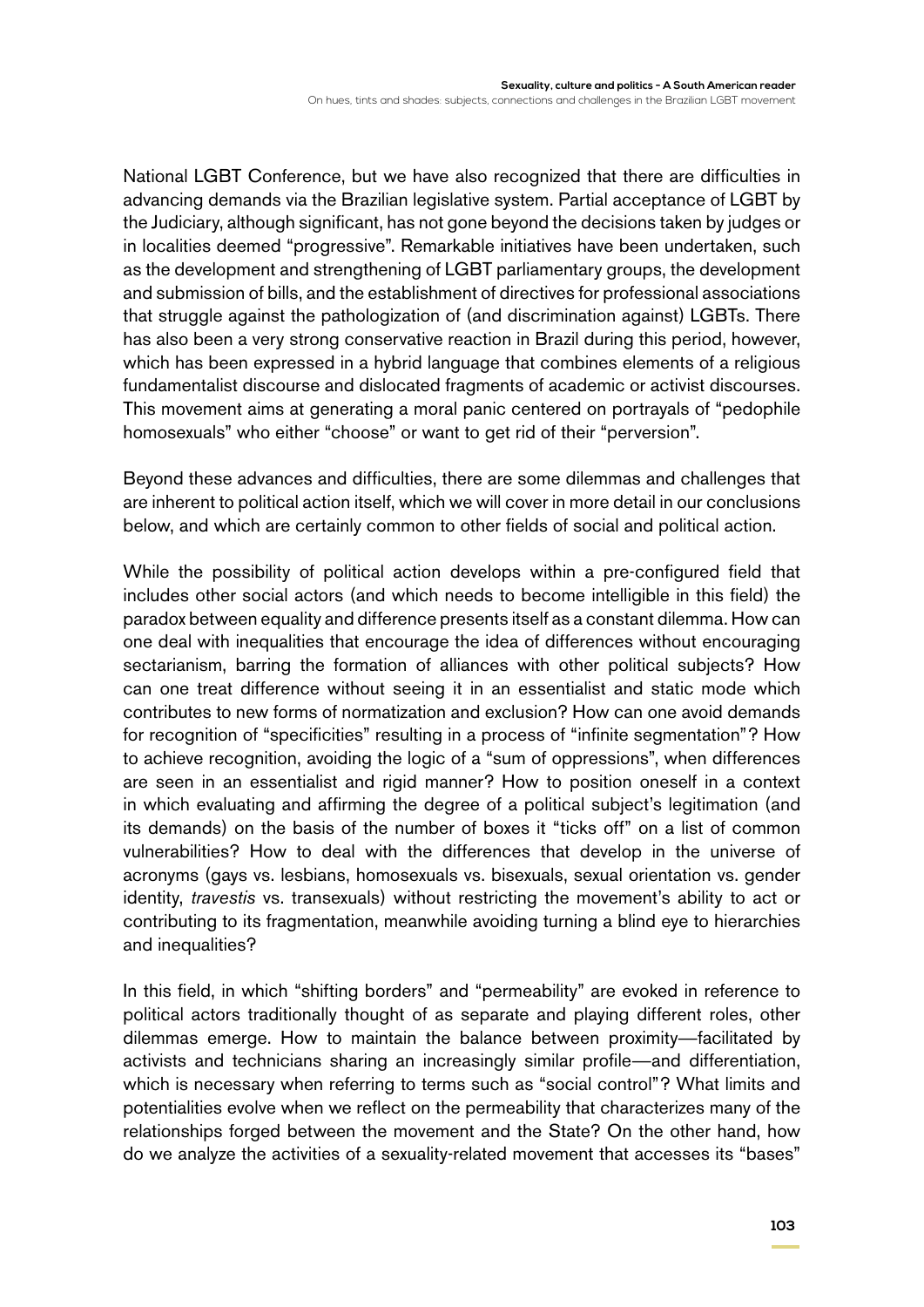through spaces regulated by the market? How do we deal with the fact that, besides challenging the meaning of categories such as *gay* or *lesbian*, the market interferes directly in the constitution and diffusion of these identity categories?

Moreover, such questions combine with others against the backdrop of the configuration that the LGBT movement has assumed in Brazil, the processes of production of political subjects and the challenges and impasses that have emerged in recent decades. How is this subject informed by categories that originate in the vocabulary of public policies or in the strategies of the segmented market? How does it react to increasing accusations from religious fundamentalists? What is the political price of such reactions?

In this article, we have attempted to develop an analysis permeated by the above questions, based on the Brazilian literature regarding the topic. We argue that these impasses cannot be overcome by simple solutions and that solutions should not be seen as mere reflections of theoretical trends, since they respond to local contexts and demands that are necessarily connected to international processes.

The expansion of a modern classificatory system, the proliferation of categories observed in spaces of sociability and leisure in the composition of the movement's political subjects and the paradoxes related to the connection between equalities and differences seem, however, to allow us to bring together our analysis and that of certain feminist theorists that have faced parallel processes in other contexts (Butler, 2003; Brah, 2006; Haraway, 2004; Scott, 2005). Challenged by the critique developed by black women, lesbians and women of various ethnic and national backgrounds regarding the universality of "woman" as a subject and the idea that the same "oppression" is shared by all women, feminist theorists have generated analysis that may add to ours regarding the challenges faced by the LGBT movement.

A first step which needs to be taken is the denaturalization of the idea that political subjects simply describe given essences. We must recognize that any and all political subjects are constructed in specific contexts (Butler, 2003, 1998; Brah, 2006; Haraway, 2004). It is not a question of refuting the categories that refer to the movement's subjects, since these are necessary for political action. Demonstrations, legislative actions, or demands for public policy must be made in the name of specific subjects. The question is to remain alert to the inclusions, exclusions and possible limitations that are inherent within the everyday process of bringing these subjects and their demands into the public space. This awareness allows us to look at the movement's subjects in ways that are open to inclusion, embracing new and different demands and challenging hierarchies.

Another contribution highlights the need to understand how different axes of social differentiation and the sources of inequality are combined, recognizing that power and inequalities are not always linked by a sum of the processes (Brah, 2006;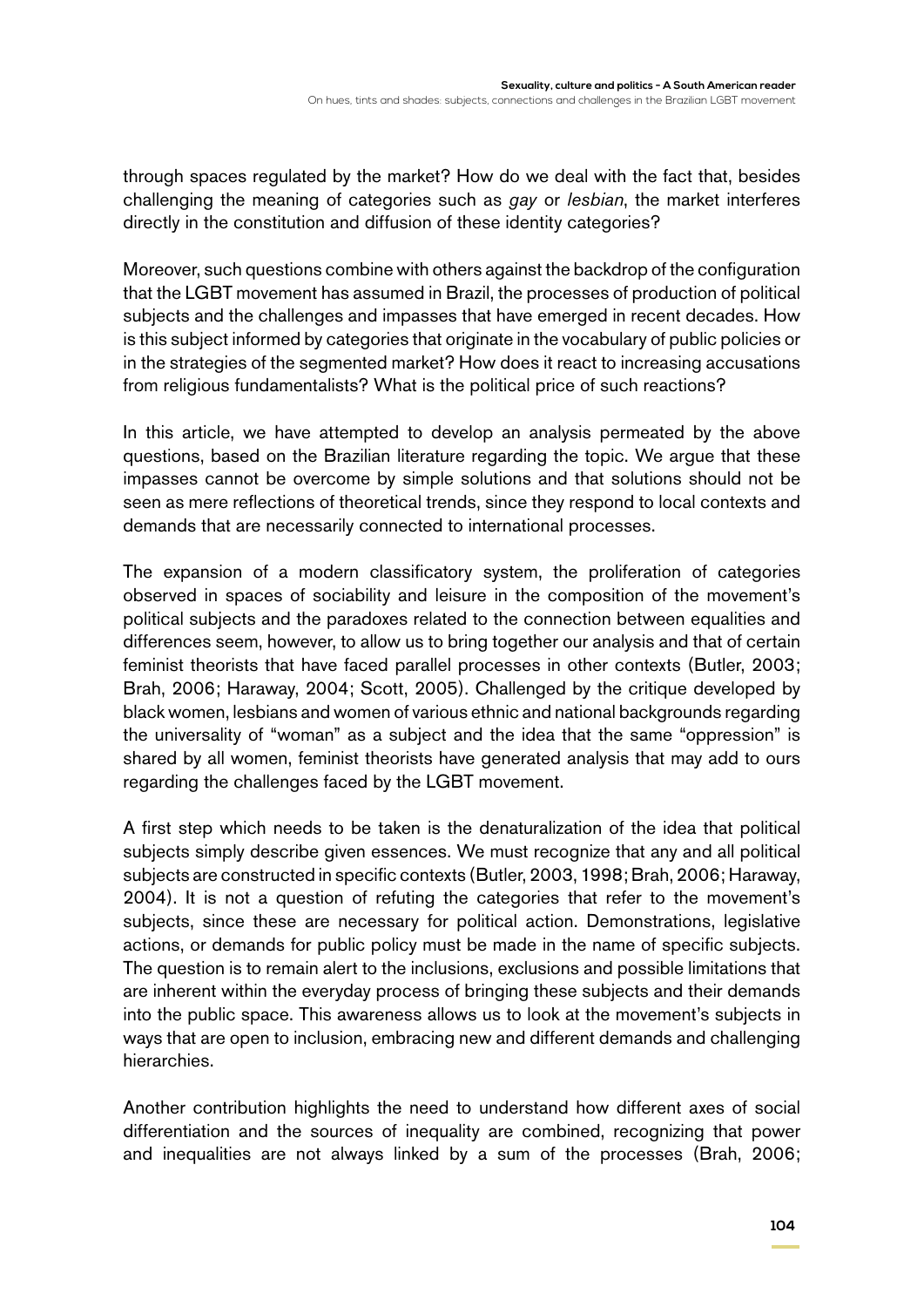Haraway, 2004). This implies understanding that "communities" or ""segments" are not homogeneous, but are constituted and permeated by other "communities". It also implies that differences should not be understood in an essential and rigid way. It is not a question of contesting the feeling of fraternity or the political need to group and make visible subjects that think of themselves as gay, lesbian, bisexual, *travesti* or transsexual. It is, rather, to emphasize the politically contingent character of "community', since fraternity may at any moment—and through the equally legitimate needs of those who are limited—be reconstructed in terms of different axes of differentiation.

Finally, we would like to point out, following Joan Scott (2005), that in positioning equality/difference at opposite poles, we lose sight of their interconnections and we cease to recognize them as interdependent concepts in constant tension within a political process in which identities and the terms of difference between identities are negotiated. Following Avtar Brah (2006), we need to urgently face the complex and necessary task of identifying the specificities of "particular oppressions", understanding their connections with other forms of oppression and thus unfolding possibilities for the construction of a *politics of solidarity*, while avoiding ranking different causes or allowing specific political subjects to become vulnerable through isolation or internecine strife.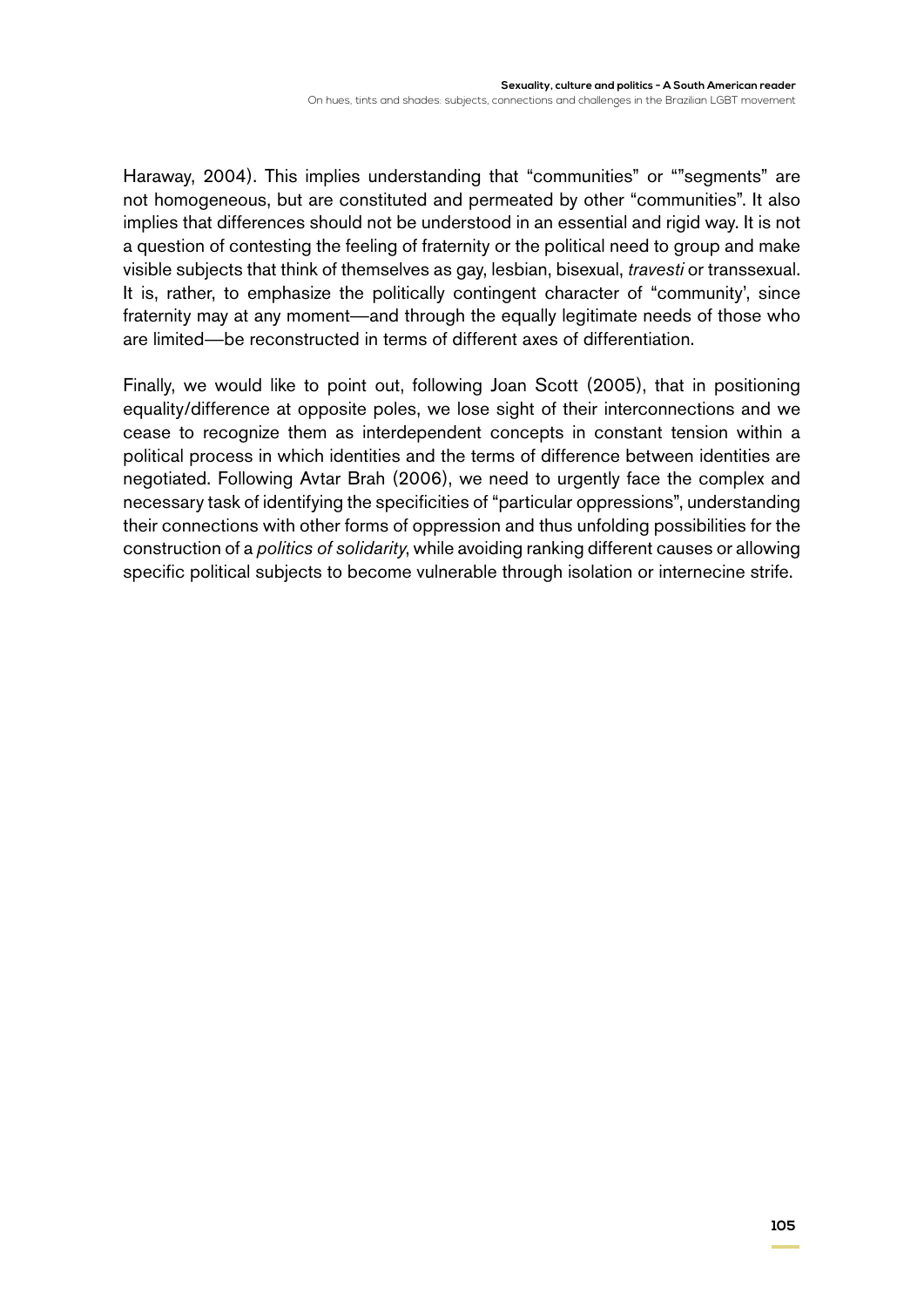### **References**

ALMEIDA, G. E. da S. 2005. *Da invisibilidade à vulnerabilidade*: percursos do "corpo lésbico" na cena pública face à possibilidade de infecção por DST e Aids. PhD Thesis. (Doutorado em Saúde Coletiva), Universidade do Estado do Rio de Janeiro.

ANDERSON, B. 2008. *Comunidades imaginadas: reflexões sobre a origem e a difusão do nacionalismo.* São Paulo, Companhia das Letras.

BRAH, A. 2006. "Diferença, diversidade, diferenciação". *Cadernos Pagu*. Junho de 2006. Nº 26, p. 329-376.

BRASIL. PRESIDÊNCIA DA REPÚBLICA. SECRETARIA ESPECIAL DE DIREITOS HUMANOS. 2008. *Anais da Conferência Nacional de Gays, Lésbicas, Bissexuais, Travestis e Transexuais – GLBT. Direitos Humanos e políticas púbicas: o caminho para garantir a cidadania de GLBT*. Brasília, SEDH-Presidência da República.

BUTLER, J. 1998. "Fundamentos contingentes: o feminismo e a questão do pós-modernismo". *Cadernos Pagu*. 1998. N° 11, p.11-42.

 \_\_\_\_\_\_. 2003. *Problemas de gênero: feminismo e subversão da identidade.* Rio de Janeiro, Civilização Brasileira.

CÂMARA, C. 2002. *Cidadania e Orientação Sexual: a trajetória do grupo Triângulo Rosa.* Rio de Janeiro, Academia Avançada.

*CARRARA, S. 2005. "O Centro Latino Americano em Sexualidade e Direitos Humanos e o 'lugar' da homossexualidade". In: GROSSI, M. P. et al. (Ed.). Movimentos sociais, educação e sexualidade. Rio de Janeiro, Garamond.*

*CARRARA, S. & J. SIMÕES. 2007. "Sexualidade, cultura e política: a trajetória da identidade homossexual masculina na antropologia brasileira". Cadernos Pagu. 2007. No 28, p. 65-100.*

*FACCHINI, R. 2003. "Movimento homossexual no Brasil: recompondo um histórico". In: GREEN, James; MALUF, Sônia. (Eds.). Cadernos AEL: homossexualidade, sociedade, movimento e lutas. 2003. Vol. 10, nos 18-19.*

*\_\_\_\_\_\_. 2005. "Sopa de Letrinhas"? – Movimento homossexual e produção de identidades coletivas nos anos 90. Rio de Janeiro, Garamond.*

*\_\_\_\_\_\_. 2008. Entre umas e outras: mulheres, homossexualidades e diferenças na cidade de São Paulo. PhD Thesis. (Doutorado em Ciências Sociais). Universidade Estadual de Campinas.*

*\_\_\_\_\_\_. 2009. "Entrecruzando diferenças: mulheres e (homo)sexualidades na cidade de São Paulo". In: BENÍTEZ, M. E. D. & C. E. FIGARI. (Eds.). Prazeres dissidentes. Rio de Janeiro, CEPESC; Garamond.*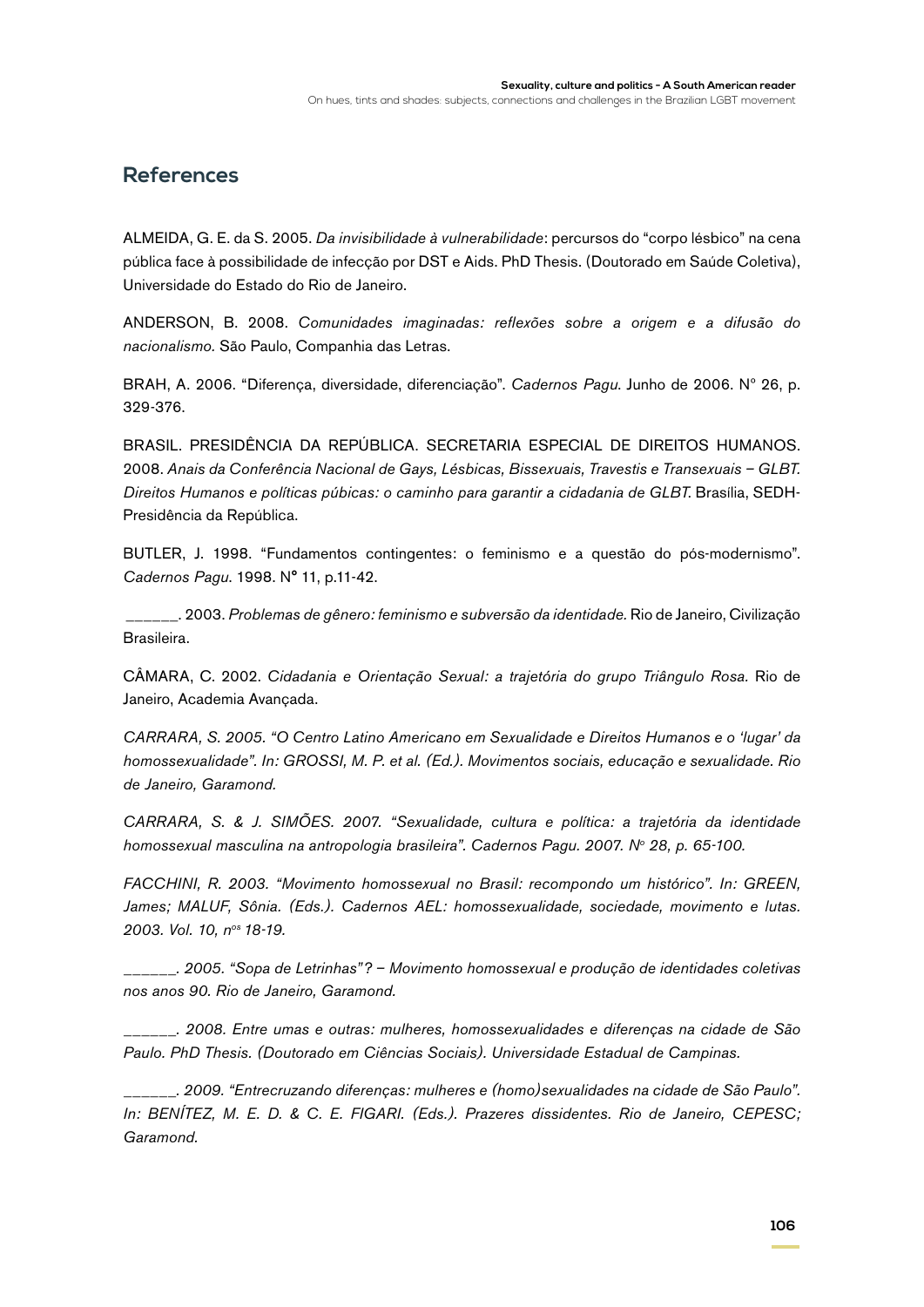FACCHINI, R. & R. M. BARBOSA. 2006. *Dossiê saúde das mulheres lésbicas: promoção da eqüidade e da integralidade.* Belo Horizonte, Rede Feminista de Saúde.

FARAH, M. F. S. 2004. "Gênero e políticas públicas". *Revista de Estudos Feministas*. Vol. 1, nº. 12, p. 47-71.

FERNANDES, R. C. 1985. "Sem Fins Lucrativos". *Comunicações do ISER*. Julho de 1985. Vol. 4, no 15, p. 13-31.

FOUCAULT, M. 1979. [1976]. The History of Sexuality Volume 1: An Introduction. Robert Hurley (translator). London, Allen Lane.

FRANÇA, I. L. 2006a. *Cercas e pontes: movimento GLBT e mercado GLS na cidade de São Paulo.* MA Thesis. (Mestrado em Antropologia Social). Universidade de São Paulo.

\_\_\_\_\_\_\_\_. 2006b. "'Cada macaco no seu galho?': arranjos de poder, políticas identitárias e segmentação de mercado no movimento homossexual". *Revista Brasileira de Ciências Sociais*. Fevereiro de 2006. Vol. 21, nº 60, p. 103-115.

\_\_\_\_\_\_. 2007a. "Sobre 'guetos' e 'rótulos': tensões no mercado GLS na cidade de São Paulo". Cadernos Pagu. 2007. Nº 28, p. 227-255.

\_\_\_\_\_\_. 2007b. "Identidades coletivas, consumo e política: a aproximação entre mercado GLS e movimento GLBT em São Paulo". *Horizontes Antropológicos*. 2007. Nº 28, p. 289-311.

*\_\_\_\_\_\_. 2009. "Na ponta do pé: quando o black, o samba e o GLS se cruzam em São Paulo". In: BENÍTEZ, M. E. D. & C. E. FIGARI. (Eds.). Prazeres dissidentes. Rio de Janeiro, CEPESC; Garamond.*

FRY, P. 1982. *Para Inglês Ver: Identidade e Política na Cultura Brasileira*. Rio de Janeiro, Zahar.

GUIMARÃES, C. D. 2004. *O homossexual visto por entendidos.* Rio de Janeiro, Garamond.

HALL, S. 2003. *Da diáspora: identidades e mediações culturais*. Belo Horizonte, UFMG.

HARAWAY, D. 2004. "Gênero para um dicionário marxista: a política sexual de uma palavra". *Cadernos*  Pagu. 2004. Nº 22, p. 201-246.

MACRAE, E. 1990. *A construção da igualdade: identidade sexual e política no Brasil da Abertura.*  Campinas, Editora da Unicamp.

MACRAE, E. 2005. Em defesa do gueto. In: GREEN, J. N. & R. TRINDADE. (Eds.). *Homossexualismo em São Paulo e outros escritos.* São Paulo, Unesp.

Miller, D. (Ed.) 1995. *Acknowledging consumption: a review of new studies.* London, Routledge.

PERLONGHER, N. 1987. *O negócio do michê: prostituição viril em São Paulo*. São Paulo, Brasiliense.

RAMOS, S. 2005. "Violência e homossexualidade no Brasil: as políticas públicas e o movimento homossexual". In: GROSSI, M. P. et. al. (Eds). *Movimentos sociais, educação e sexualidades*. Rio de Janeiro, Garamond, p. 31-44.